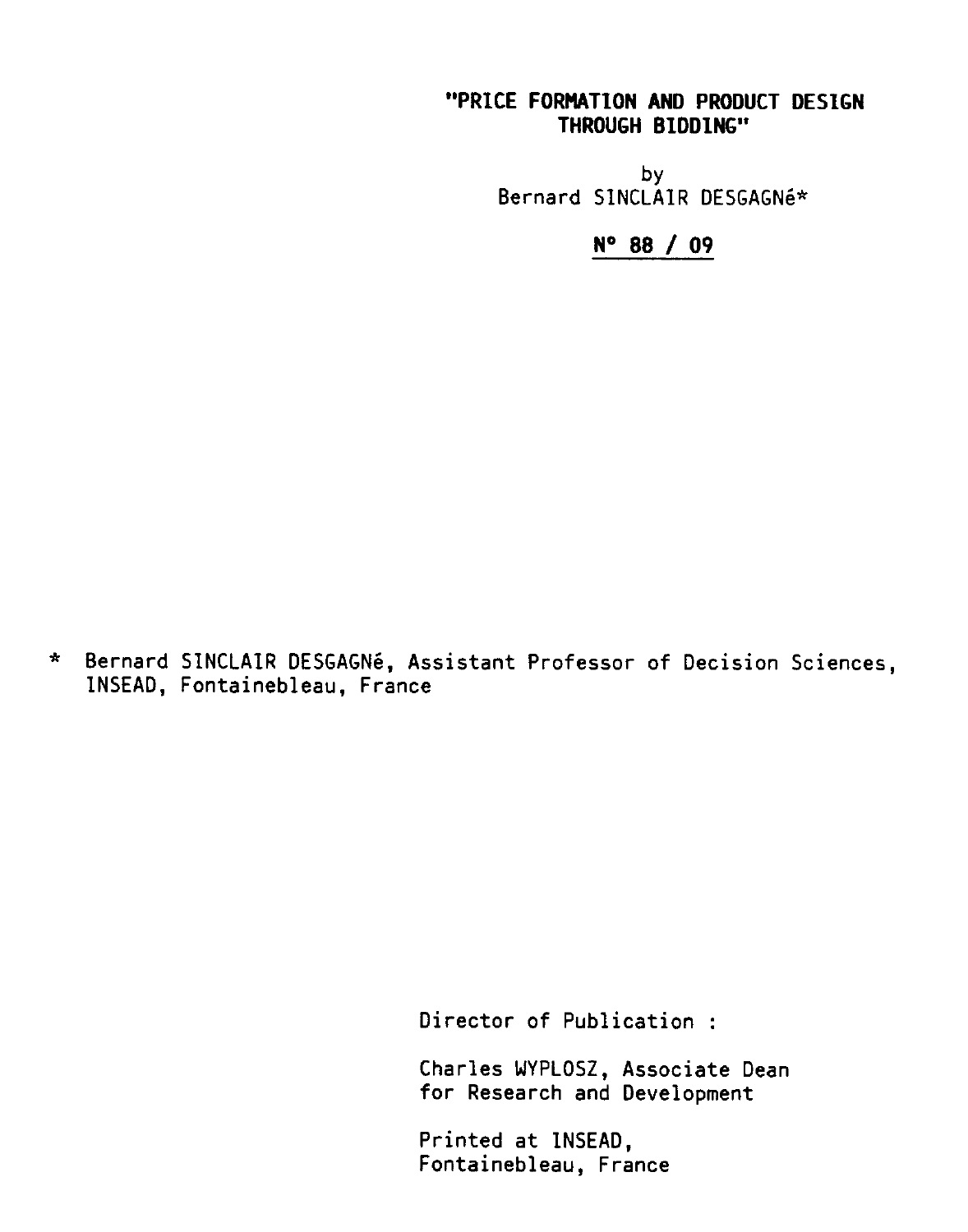**PRICE FORMATION AND PRODUCT DESIGN**

**THROUGH BIDDING** *<sup>a</sup>*

Bernard Sinclair Desgagné<sup>D</sup>

Assistant Professor, INSEAD, Fontainebleau

Abstract: We compare an auction where bids have two dimensions, quality and price, with a first-price sealed-bid auction for a fixed-quality product. Multi-dimensional bidding, or letting the bidders decide upon both the product's quality and price, yields a higher utility to the auctioneer provided his preference structure is common knowledge. On the other hand, multi-dimensional bidding might not be so good for the auctioneer whose utility function is unknown to the bidders, because each of them may find a niche where a large portion of the auctioneer's surplus is captured in the event of winning.

Keywords: Auctions, multi-dimensional bidding, optimal product diversity, standards.

a. This paper is derived from Chapter 1 of my Doctoral dissertation. My acknowledgements to Professors Richard J. Gilbert, of UC Berkeley, Paul R. Milgrom, of Stanford, Joel S. Demski and Peter C. Cramton, of Yale; the first for introducing me to his pioneering work on this topic, and all of them for leading me into fruitful directions. *Any* shortcomings should be imputed only to me.

b. Present address: INSEAD, Boulevard de Constance, 77305 Fontainebleau Cedex, FRANCE.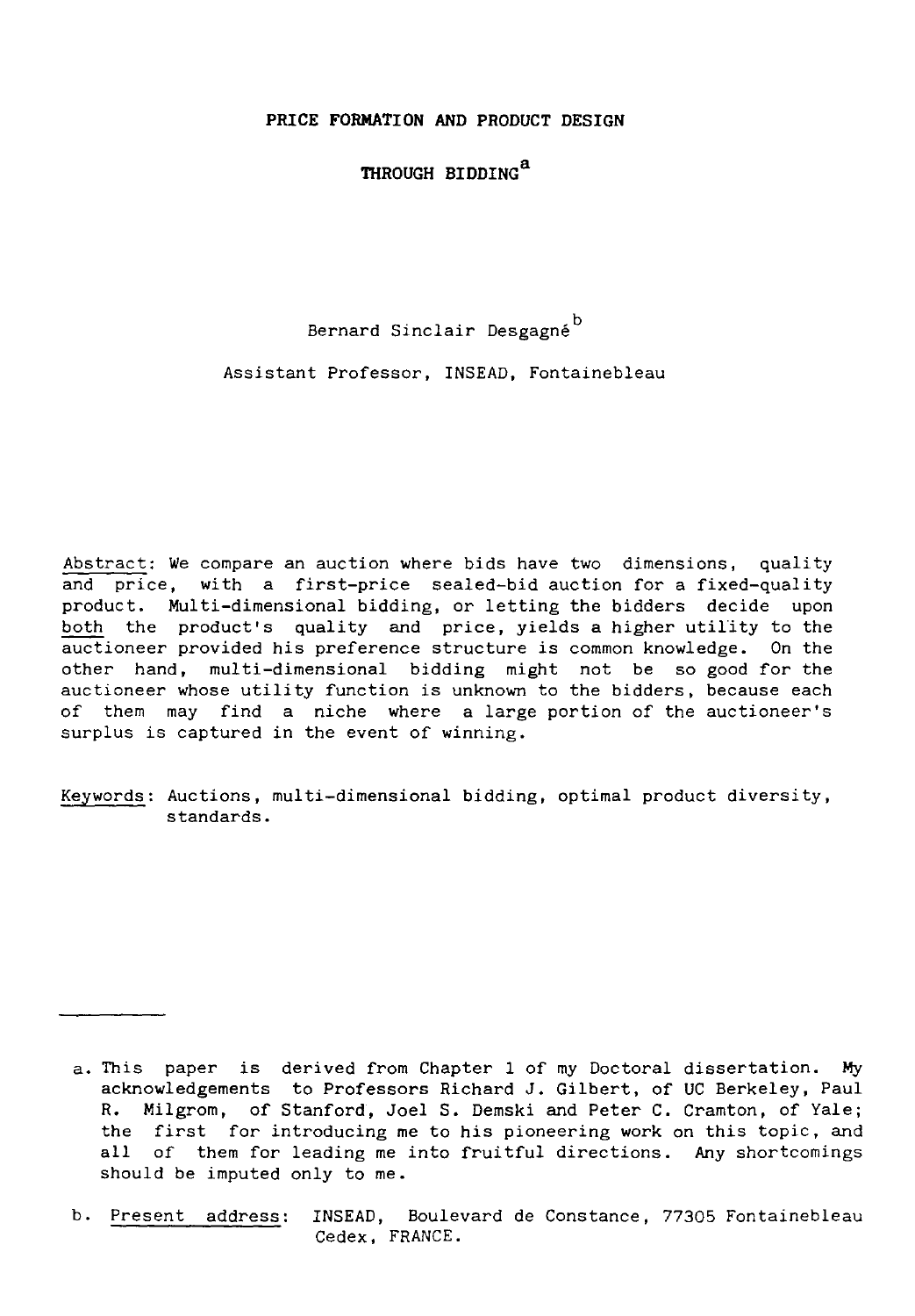#### 1. Introduction

Competitive bidding might arise on two occasions: when a seller faces many bidders, or when a buyer faces many sellers. The literature usually focuses on the former case, where bids are prices, and treats the latter as a trivial symmetric case with bids being also scalars. This ignores the important fact that a buyer facing many sellers is usually offered many products of various qualities; therefore, she is likely to get more information than just a cost estimate. When many sellers are involved in competitive bidding, their bids are likely to be multi-dimensional.

In defense procurement for instance, the government considers bids that include, in order of importance, a performance description of the future weapon, a development schedule and time delivery, and an estimated total cost (Rich and Dews (1986)). Although they have indeed many components, these bids are usually not exhaustive, for the project is very complex and presents many uncertainties. The bids must also respect some more or less stringent quality standards and product requirements.

These observations raise a number of interesting issues. What role do bidding rules and their generated prices play in the development of a new good? How are the setting and meaning of prices changed when the agents are allowed to interact through additional channels? Should product design and price formation be simultaneous or sequential processes? Should a procurement agency let the sellers

2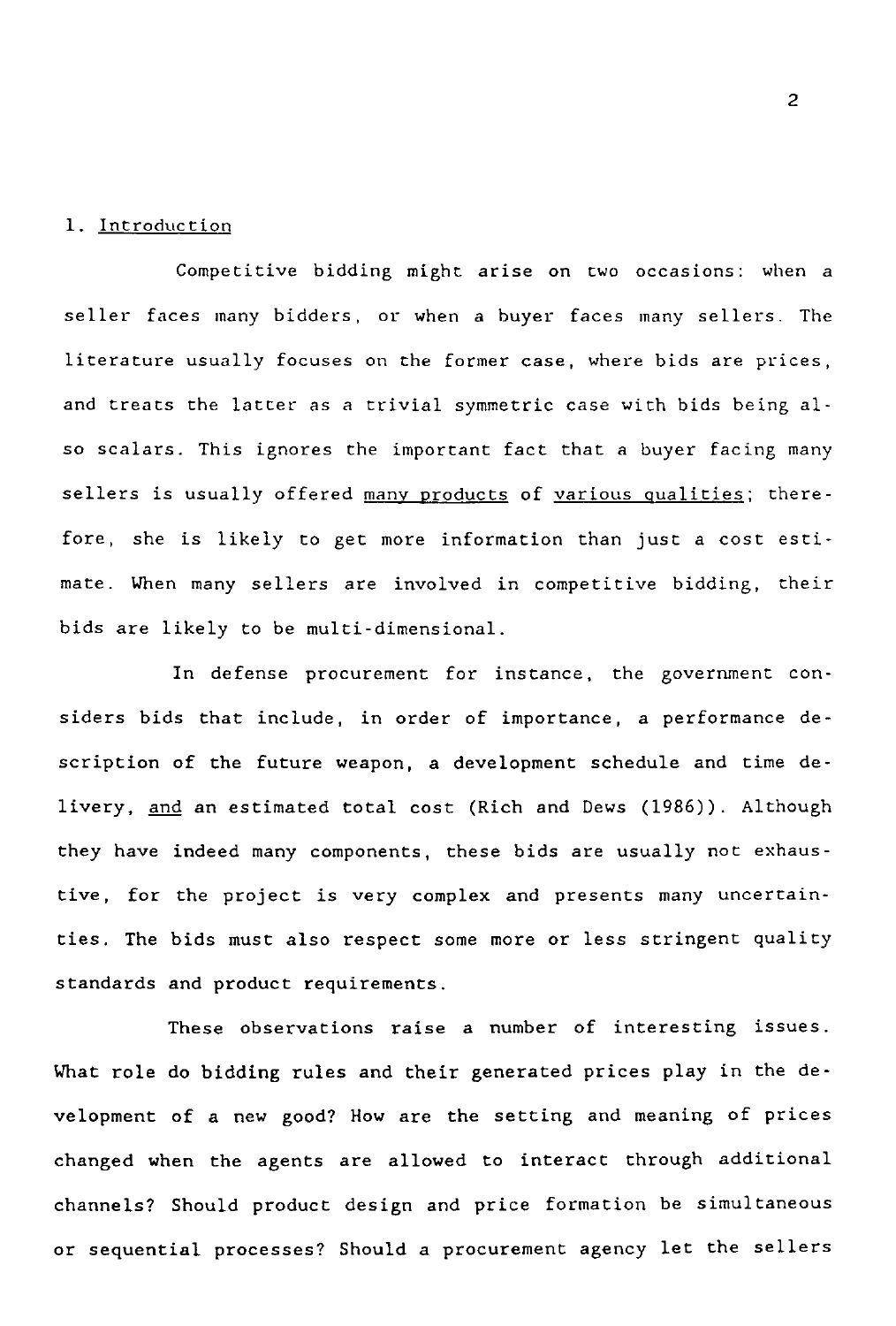specify both quality and price, or should it rather impose some quality standards, making the sellers compete on price only? To what extent does the sellers' knowledge of the agency's preferences influence the relative performance of a given procurement rule? In this essay, we attempt to answer these questions. Our findings can be summarized as follows:

i) when the buyer's exact preferences are common knowledge among the sellers, a procurement rule where sellers bid both on quality and price brings a higher expected utility to the buyer than one where sellers are constrained to deliver a fixed quality and compete on the basis of price only;

ii) the last assertion is not true, however, if the sellers' knowledge of the buyer's utility is noisy.

Our next section is devoted to presenting the model that drives these propositions. Our model is consistent with Gilbert's (1977) formulation. Both of us consider the case of several bidders competing for the sale of a complex product to a consumer whose preferences may be uncertain. In both formulations, production and utility functions are similar (strictly quasi-concave). However, while both of us examine a bidding process where bids are twodimensional, we also here formally compare such a process with one where bids are scalars. Hence, in this essay we emphasize the dimension of bids as a crucial decision variable for whoever sets up a bidding process. The simplicity of our model is a bit surprising given that, as far *as we* know, multi-dimensional bidding has not yet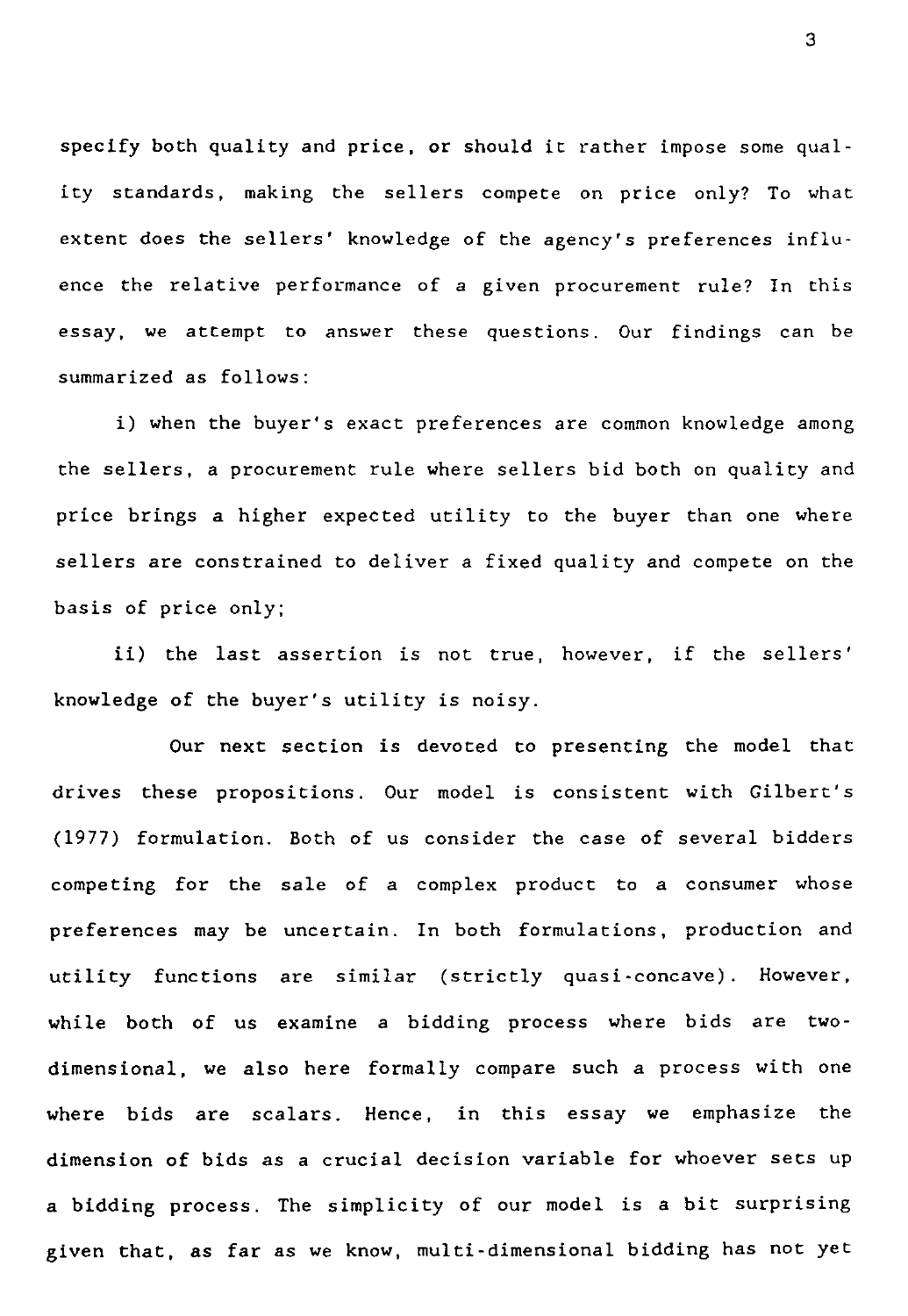been fully analyzed in the literature, for tractability reasons.

*We* state, prove and discuss our results in the third and fourth section. The upshot is that a *procurement agency should somehow express clearly what it likes, either by promoting some quality standards, or by revealing its whole preference structure to the potential contractors;* otherwise, each seller will look for a niche in the spectrum of possible products where he can most easily capture a good part of the consumer's surplus.

Our analysis of multi-dimensional bidding has ramifications for various subjects: optimal product diversity (Lancaster (1975)), spatial competition (Hotelling (1929), Osborne and Pitchik (1987)), multi-dimensional signalling (Wilson (1985), Milgrom and Roberts (1986)), procurement (McAfee and Macmillan (1986)), standards (Farrell and Saloner (1985; 1986), Katz and Shapiro (1985)), and measurement costs (Barzel (1982)). Some of these links will be sketched in our fifth and last section.

#### 2. The Model

In the theoretical or experimental analysis of economic institutions, models usually have two segments: an institution (some abstract description of a rule for allocating ressources) and an environment (a set of assumptions about the agents' characteristics). A rigorous comparison of allocation mechanisms is made by amending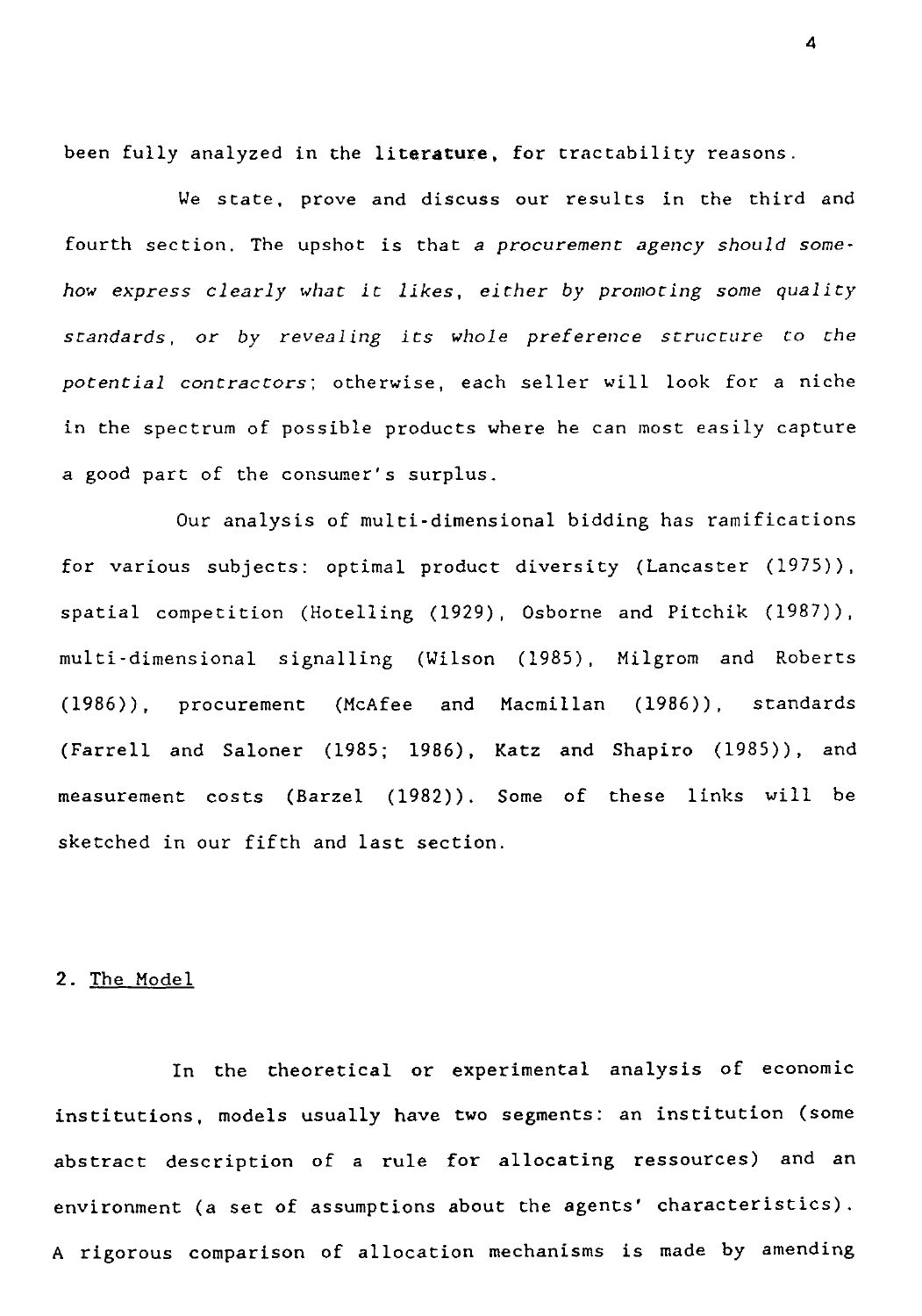the institutional part while keeping the same environment. We want to perform such an analysis here. Let us then present our model, starting with the institutional variants and finishing with the environment.

#### 2.1 Institutions

In the bidding situations that shall be encountered below, bids b are allowed to have two dimensions: a quality index  $q \in R_+$ , 2.1 Institutions<br>
In the bidding situations that shall be encountered below,<br>
bids b are allowed to have two dimensions: a quality index  $q \in R_+$ ,<br>
and a price  $p \in R_+$ . We may sometimes write concisely b = (q,p) in<br>  $R_+$ .1 <u>I</u><br>ids<br>nd a<br>2 1<br>+ .<br>ow co 2.1 Institutions<br>
In the bidding situations that shall be encountered below,<br>
bids b are allowed to have two dimensions: a quality index  $q \in R_+$ ,<br>
and a price  $p \in R_+$ . We may sometimes write concisely b - (q,p) in<br>  $R_+$ now consider three particular bidding rules.

o Lowest-Cost Bidding for a Standardized Product (LCS):

Under this rule, a quality requirement or standard  $q^*$  is first established by the buyer. She then offers a contract to the bidder who makes the lowest-cost proposal for producing a good of quality q \* .

o First-Preferred Offer Bidding (FPO):

Such *a* rule requires two-dimensional bids. A bidder wins the sale when he announces the product description  $(g,p)$  that best satisfies the buyer. He then has to produce a good that agrees with the description he proposed. 

1 R<sub>+</sub> denotes the set of non-negative real numbers.  $R_+^2 = R_+ \times R_+$  is the non-negative orthant of the plane  $R^2$ .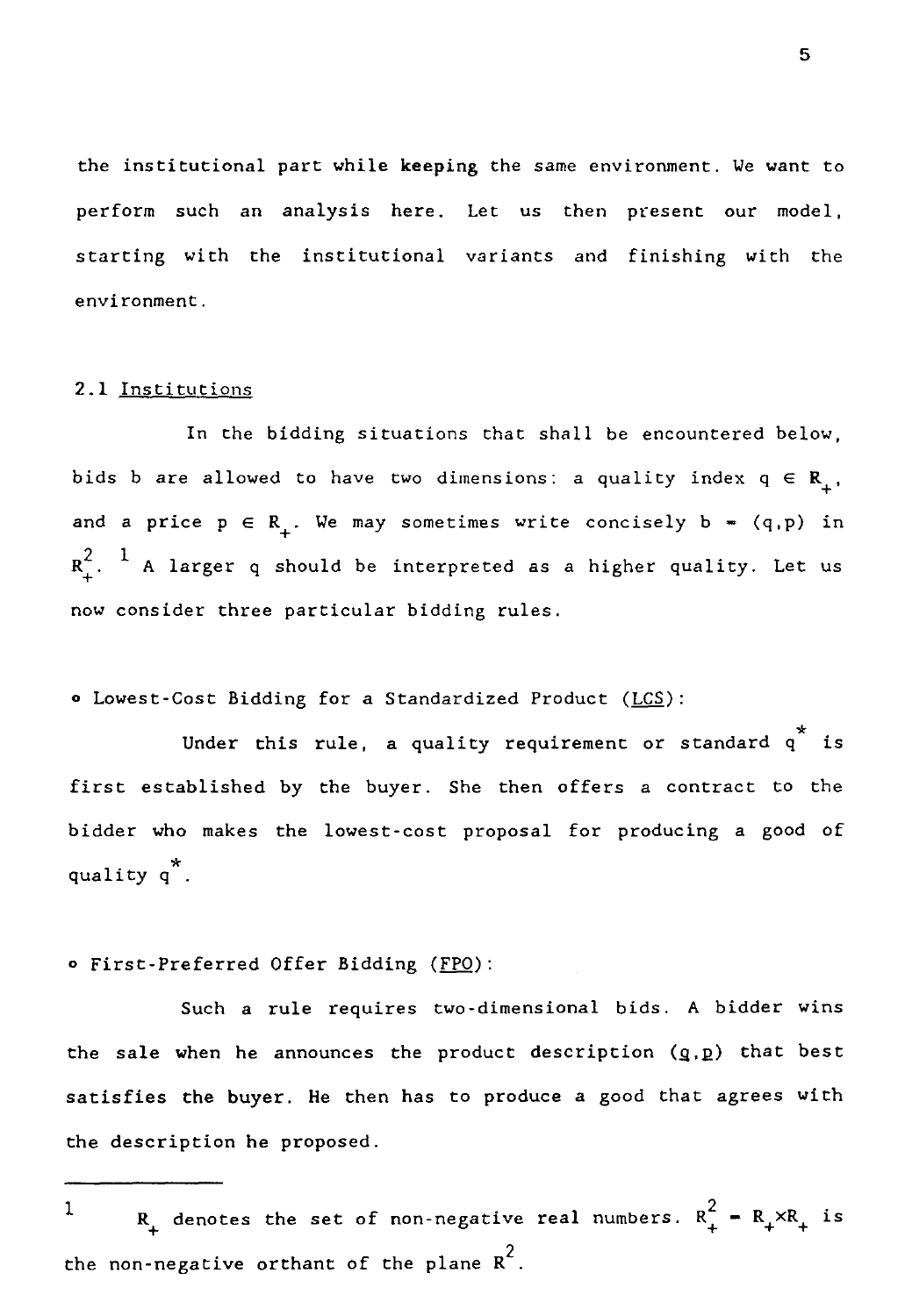O Second-Preferred Offer Bidding (SPO), or Procurement with Technology Transfer:

This rule is a formulation of Vickrey's (1961) second-price sealed-bid auction with multi-dimensional bids. The winning bidder makes the proposal (q,p) that most pleases the buyer. However, he must only deliver a product that conforms with the second most appealing offer  $(\bar{q}, \bar{p})$ .

The SPO rule could model some procurement situations where the winning agent is required to achieve a technology that is transferred to him from a competitor.

Now that the bidding rules we want to compare have been described, let us introduce the environment in which they will operate.

#### 2.2 Environment

We suppose there are a fixed number  $n > 1$  of risk-neutral bidders or sellers. Each bidder has a linear profit function p-cq, where the marginal cost of quality c is a privately known characteristic. The parameters c are independently uniformly distributed on the open interval  $(0,1)$ .<sup>2</sup>

Let us now consider the buyer. *We* shall assume her preferences can be represented by a utility function that shows no income

<sup>2</sup> *We* assume a uniform distribution on (0,1) in order to lighten the exposition. It is straightforward, however, to derive our results when the marginal costs of quality are independently uniformly distributed on  $(a,b)$ ,  $0 \le a \le b$ .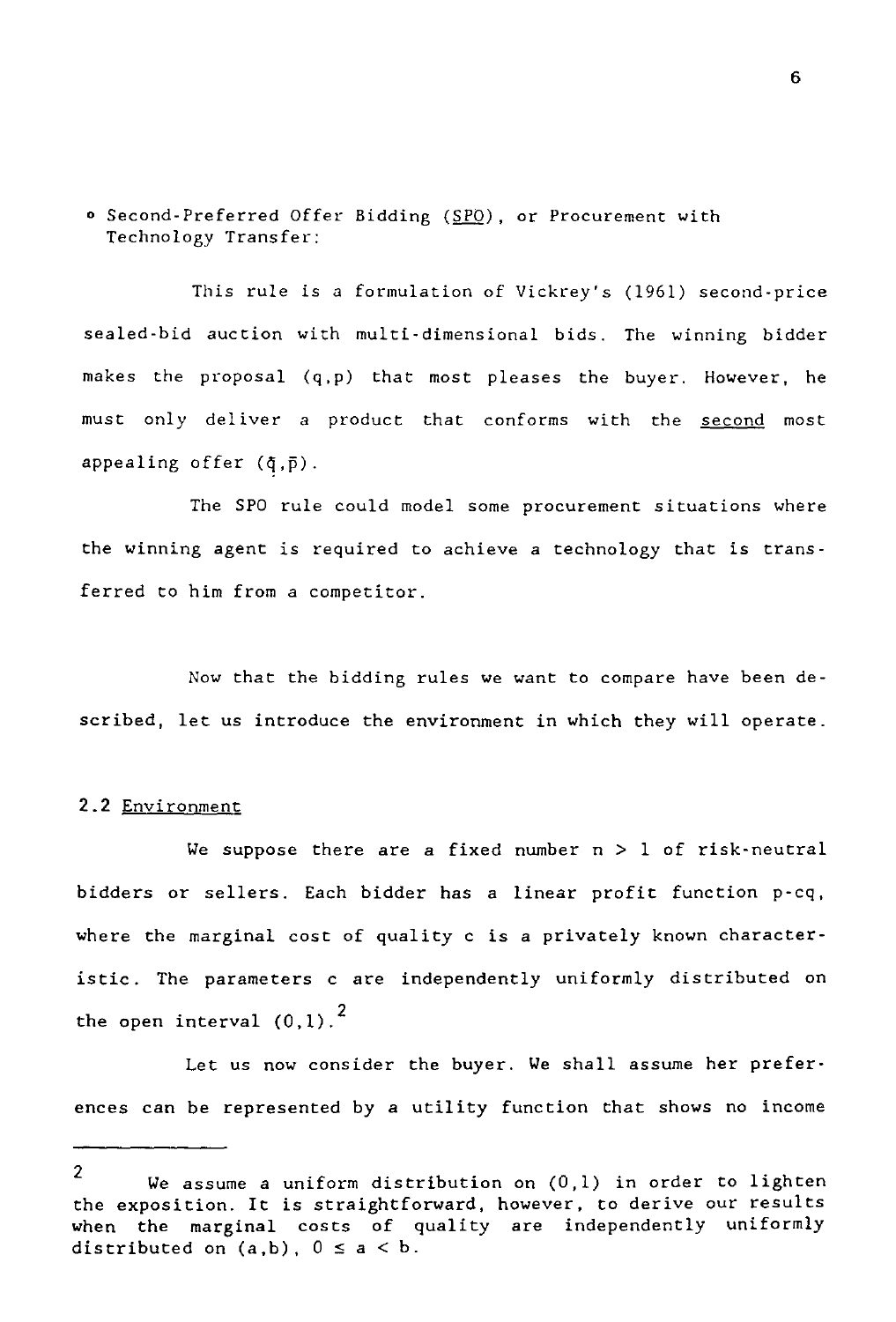effect, nonsatiation and decreasing marginal satisfaction for quality. Formally, we shall write this utility function at (q,p)  $\in R_{\perp}^2$ as  $V(q)$ -p; where  $V(0) = 0$ ,  $V'(0) = +\infty$ ,  $V'(\infty) = 0$  and  $V''(q) < 0$ . Note that our setting allows utility functions that smoothly emphasize some specific quality level, meaning the buyer would most enjoy a particular kind of good for its compatibility, say, or other "network externalities"<sup>3</sup>. Two useful lemmas will be deduced from the general properties of the function  $V(\cdot)$ . some specific qual<br>particular kind of<br>externalities"<sup>3</sup>. To<br>properties of the f<br>2.2.1 <u>Lemma</u>: On R<sub>+</sub><br>i) d<br>ii)

2.2.1 Lemma: On R<sub>+</sub>, the function 
$$
V(V'^{-1}(x)) - x{V'}^{-1}(x)
$$
 is  
\ni) decreasing;  
\nii) convex.  
\nPROOF:  
\nAt  $x \ge 0$ , the first-order derivative of the func  
\n
$$
\frac{V'(V'^{-1}(x))}{V''(V'^{-1}(x))} - \frac{x}{V''(V'^{-1}(x))} - V'^{-1}(x) = -V'^{-1}(x) <
$$
\nThis demonstrates i). To prove ii), just note that  
\nderivative of the function at  $x \ge 0$  is

PROOF:

At  $x \ge 0$ , the first-order derivative of the function is 1) decreasing;<br>
ii) convex.<br>
PROOF:<br>
At  $x \ge 0$ , the first-order derivative of the functic<br>  $\frac{\nabla'(V')^{-1}(x)}{\nabla''(V')^{-1}(x)} - \frac{x}{V''(V')^{-1}(x)} - V'^{-1}(x) - V'^{-1}(x) < 0$ .<br>
demonstrates i). To prove ii), just note that the

This demonstrates i). To prove ii), just note that the second derivative of the function at  $x \ge 0$  is

$$
\frac{-1}{v^*(v'-1(x))} > 0.
$$

Note that in proving part ii) of the assertion, we also showed that  $v'$  $^{-1}$ ( $\cdot$ ) was a monotone decreasing function on  $R_+$ .

 $\Box$ 

<sup>3</sup> Some good examples of network externalities and the advantages of standardization are presented in Kindleberger (1983).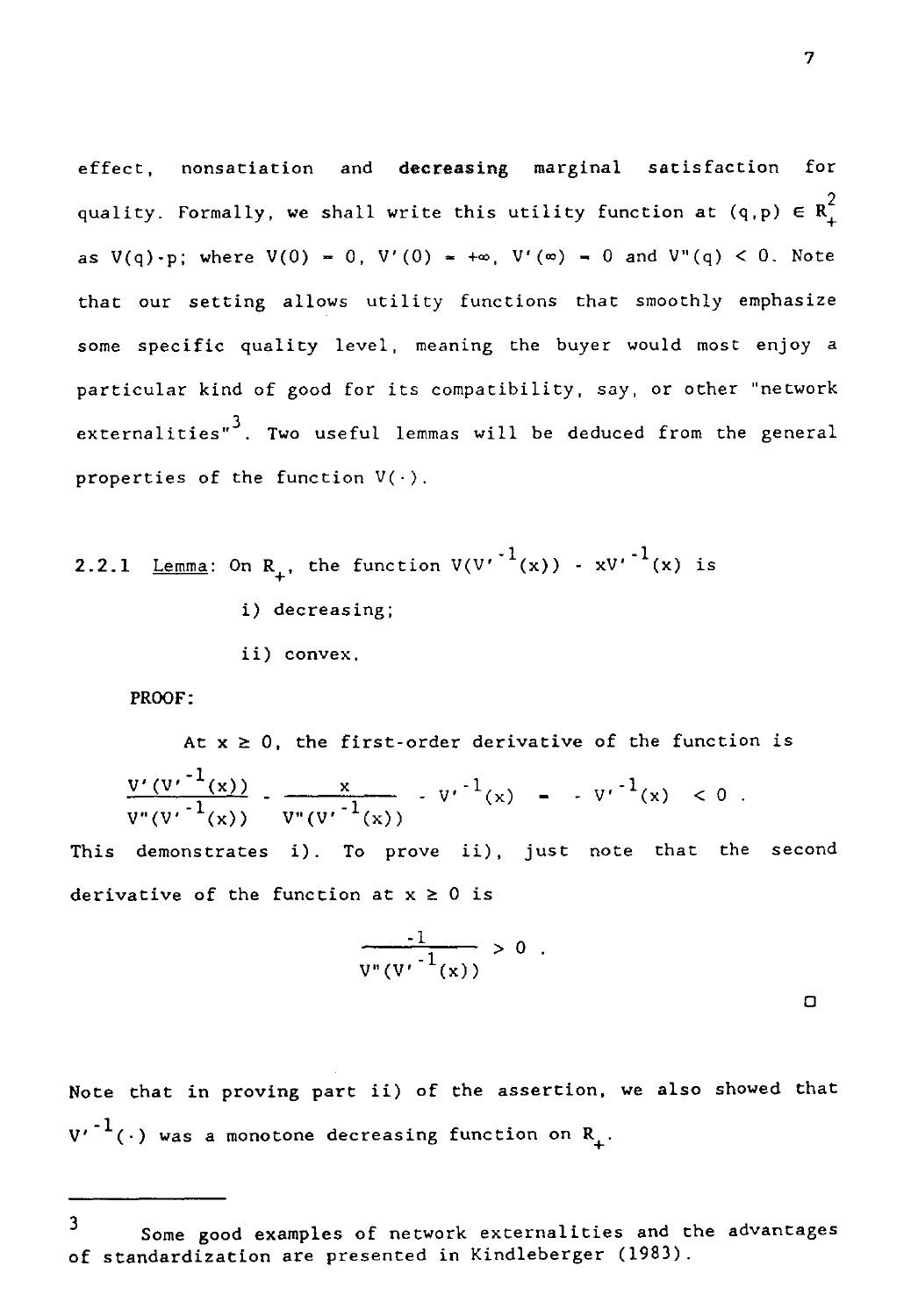1(.))  $-\alpha V^{1}$ 2.2.2 <u>Lemma</u>: Take  $\alpha > 0$ . The function  $V(V^{r^{-1}}(\cdot)) - \alpha V^{r^{-1}}(\cdot)$  attains its global maximum at  $\alpha$ .

PROOF:

The first-order derivative of the function at a point x is

$$
\frac{x - \alpha}{v^*(v^{*1}(x))}
$$

One can now see that the function is increasing at  $x < \alpha$ , stationary its global maximum at  $\alpha$ .<br>
PROOF:<br>
The first-order derivative of the function at a point x<br>  $\frac{x \cdot \alpha}{v^v(v^{r-1}(x))}$ .<br>
One can now see that the function is increasing at x <  $\alpha$ , stations<br>
at x =  $\alpha$ , and decreasing at

With the above lemmas, we are now equipped to established some interesting results.

## 3. Some Propositions against Standards

In this section, we will assume that the environment stated in section 2.2, in particular the buyer's utility  $V(q)$ -p at any  $(q, p)$  $\in$  R $_+^2$ , <u>is common knowledge among the sellers</u>. As we will see, this assumption implies that setting standards instead of allowing the sellers to specify the product is an inferior policy for a procurement agency. Let us start our analysis with the LCS bidding rule. in section 2.2, in particular <u>the buyer's utility</u>  $V(q)$ -p at any  $(q, p)$ <br>  $\in R_+^2$ , <u>is common knowledge among the sellers</u>. As we will see, this<br>
assumption implies that setting standards instead of allowing the<br>
selle

only: they all must produce a good of quality q, say. In this case, a seller incurs a total cost cq that is distributed uniformly on  $(0,\mathsf{q})$ .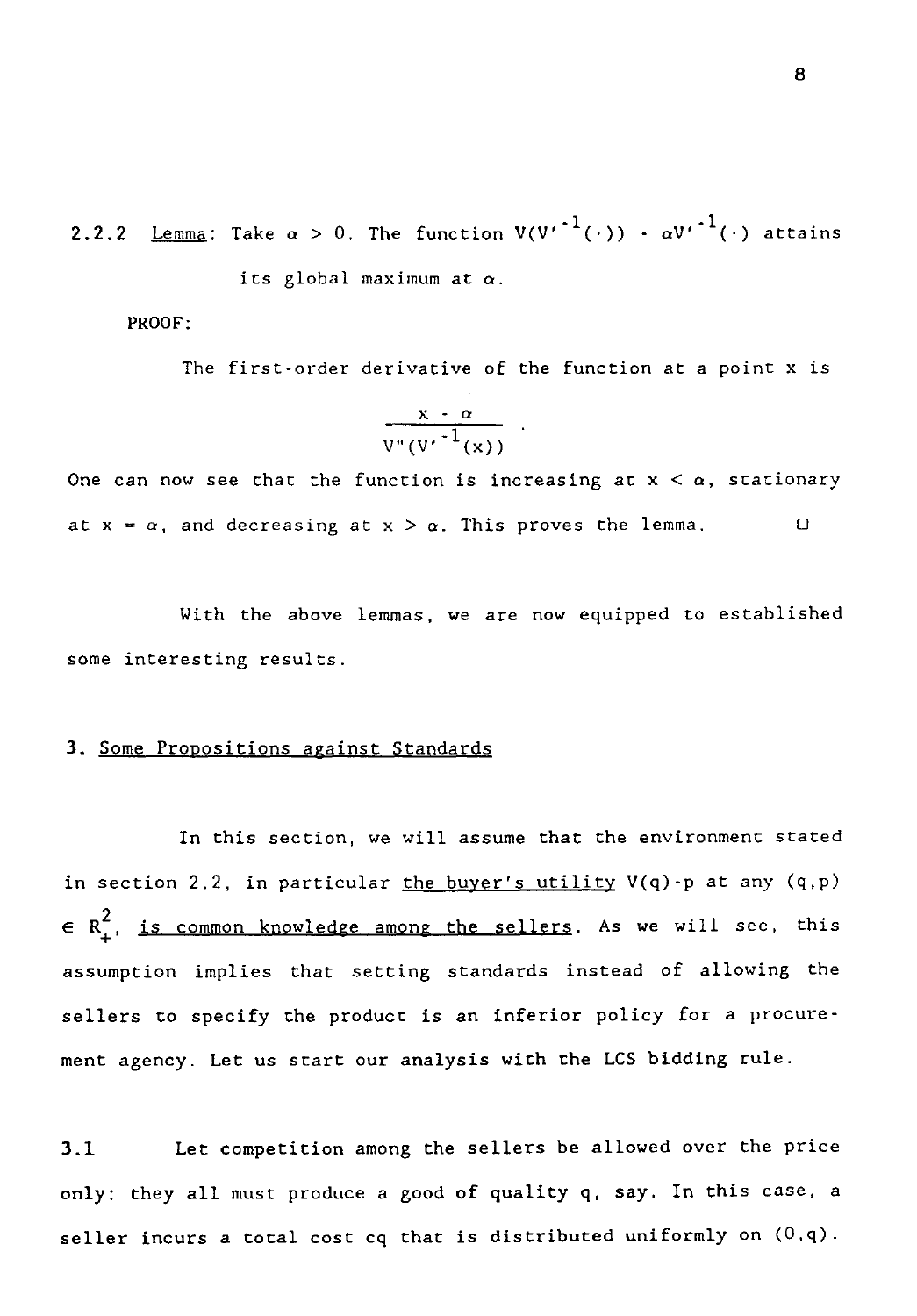Suppose each bidder proposes a price  $p(cq)$  that increases with his private cost cq. Then a bidder wins provided he has the lowest total cost; by independence, his probability of winning is  $(1-cq/q)^{n-1}$ . Hence, given that he makes a profit  $p(cq)$ -cq if he gets the sale and 0 if he does not, his expected benefit is given by (p(cq)-cq)/q if he gets the sale and<br>
(p(cq)-cq)(1-cq/q)<sup>n-1</sup>.<br>
At a Nash equilibrium, the bidding function  $p(\cdot)$  must<br>
fy<br>
(p(cq) - (n-1) $\frac{(p(cq)-cq)/q)}{(1-cq/q)}$  : a seller with private cost<br>
(q maximizes his expected benefi

$$
(p(cq) - cq)(1 - cq/q)^{n-1}
$$
.

At a Nash equilibrium, the bidding function  $p(\cdot)$  must satisfy

i) 
$$
p'(cq) = (n-1)\frac{(p(cq)-cq)/q}{(1-cq/q)}
$$
 : a seller with private cost

cq maximizes his expected benefit by proposing p(cq);

ii)  $p(q) - q$  : a seller with the highest cost just hopes to recover this cost, for it cannot ask a higher price than q to the buyer. (1-cq/q)<br>
es his expected benefit by p<br>
: a seller with the highes<br>
is cost, for it cannot ask a<br>
er.<br>
he function p(·) given by<br>
p(cq) = [c+(1-c)/n]q = b(c)q<br>
itions. The function b(·) so<br>
l equation with initial cond

One can check that the function  $p(\cdot)$  given by

$$
p(cq) = [c+(1-c)/n]q = b(c)q
$$

satisfies these conditions. The function  $b(\cdot)$  so defined satisfies in turn the differential equation with initial condition

(1) 
$$
b'(c) = (b(c)-c)(n-1)/(1-c)
$$
,  $b(1) = 1$ ,

to the buyer.<br>
One can check that the function  $p(\cdot)$  given by<br>  $p(cq) = [c+(1-c)/n]q = b(c)q$ <br>
satisfies these conditions. The function  $b(\cdot)$  so defir<br>
turn the differential equation with initial condition<br>
(1) b'(c) =  $(b(c)-c)(n-1$ which characterizes the symmetric increasing equilibrium strategy of the first-price sealed-bid auction in this environment (Vickrey  $(1961)$ .

The buyer's expected price for a product with quality q can now be computed to be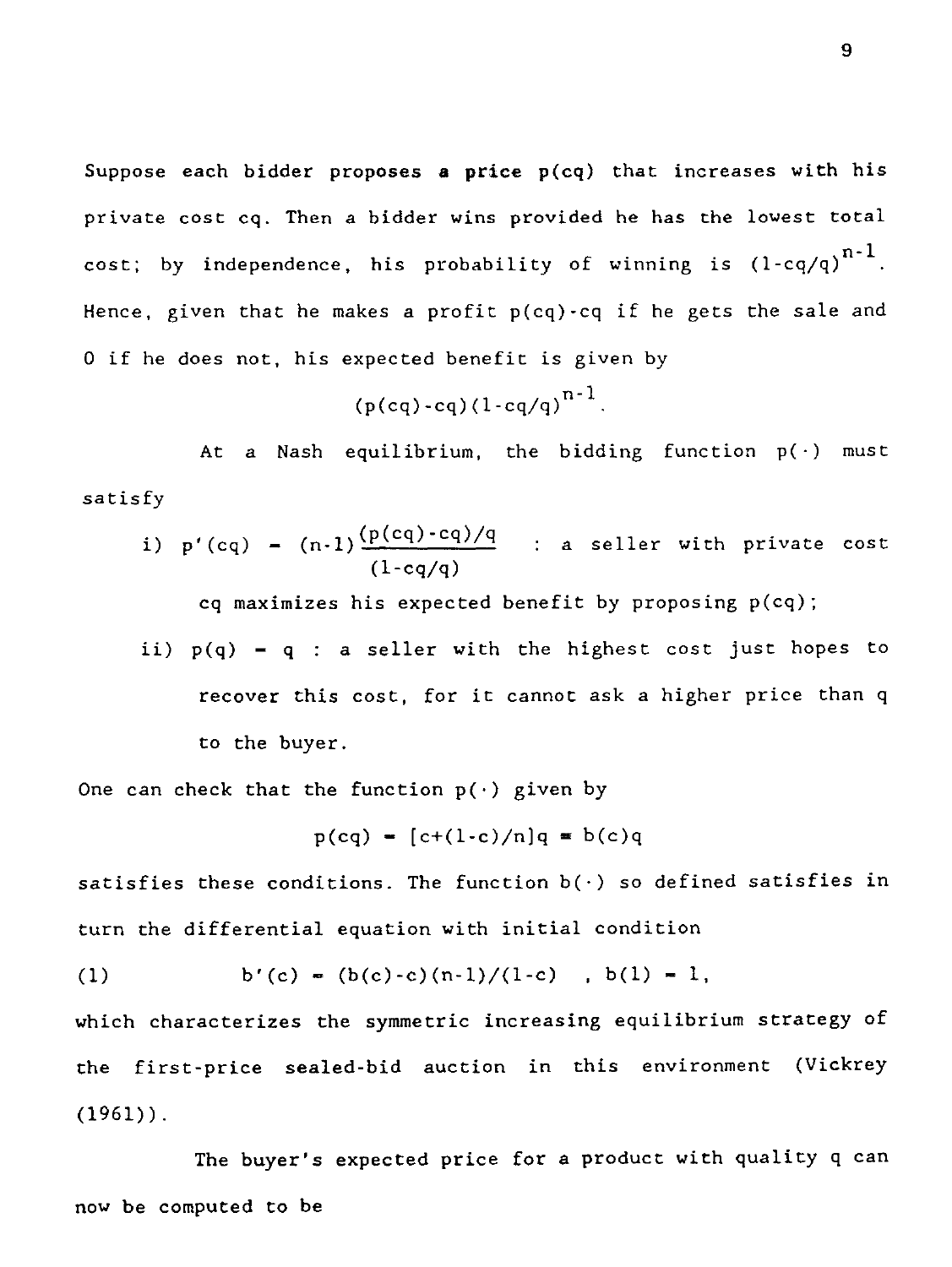(# sellers)(Average payment to each seller)

$$
= n \int_0^1 b(c)q(1-c)^{n-1} dc
$$
  
= 2q/(n+1).

A rational buyer would pick the quality standard  $\overline{\mathfrak{q}}^*$  that maximizes her expected utility 1d pick the quality<br>  $V(q) - 2q/(n+1)$ .<br>
r conditions for a man<br>  $q^* = V'^{-1}(2/(n+1))$ <br>
1 of utility<br>  $\frac{2}{n+1}V^{-1}$ <br>
ed utility level dependency A factorial buyer would pick the quality standard<br>
her expected utility<br>
(2)  $V(q) - 2q/(n+1)$ .<br>
Taking the first-order conditions for a maximum of (<br>
(3)  $q^* = V^{-1}(2/(n+1))$ <br>
and the expected level of utility<br>
(4)  $V(V^{-1}(2/(n+1))$ 

(2) 
$$
V(q) - 2q/(n+1)
$$
.

Taking the first-order conditions for a maximum of (2) yields

(3) 
$$
q^* = V' \cdot \frac{1}{2} (2/(n+1))
$$

and the expected level of utility

(4) 
$$
V(V^{-1}(2/(n+1)) - \frac{2}{n+1}V^{-1}(2/(n+1)).
$$

This expected utility level depends on the quality standard q  $^\star$ , which is linked to the <u>expected</u> minimum cost  $1/$ (n+1) through equation (3). First-order efficiency, however, requires that q<sup>\*</sup> correspond to the realized minimum cost. Although efficiency in this sense remains unachievable due to informational asymmetry, the criterion suggests, nevertheless, that the quality parameter should perhaps be set by the bidder with lowest cost. We shall now *see* that the first-preferred offer bidding rule indeed yields more efficient outcomes.

3.2 In the FPO bidding rule, it is up to the sellers to specify both the quality and the price. Let us assume, reasonably enough, that two bidders having an identical cost parameter c will make the same quality-price proposal  $(g(c), p(c))$  leading to the same net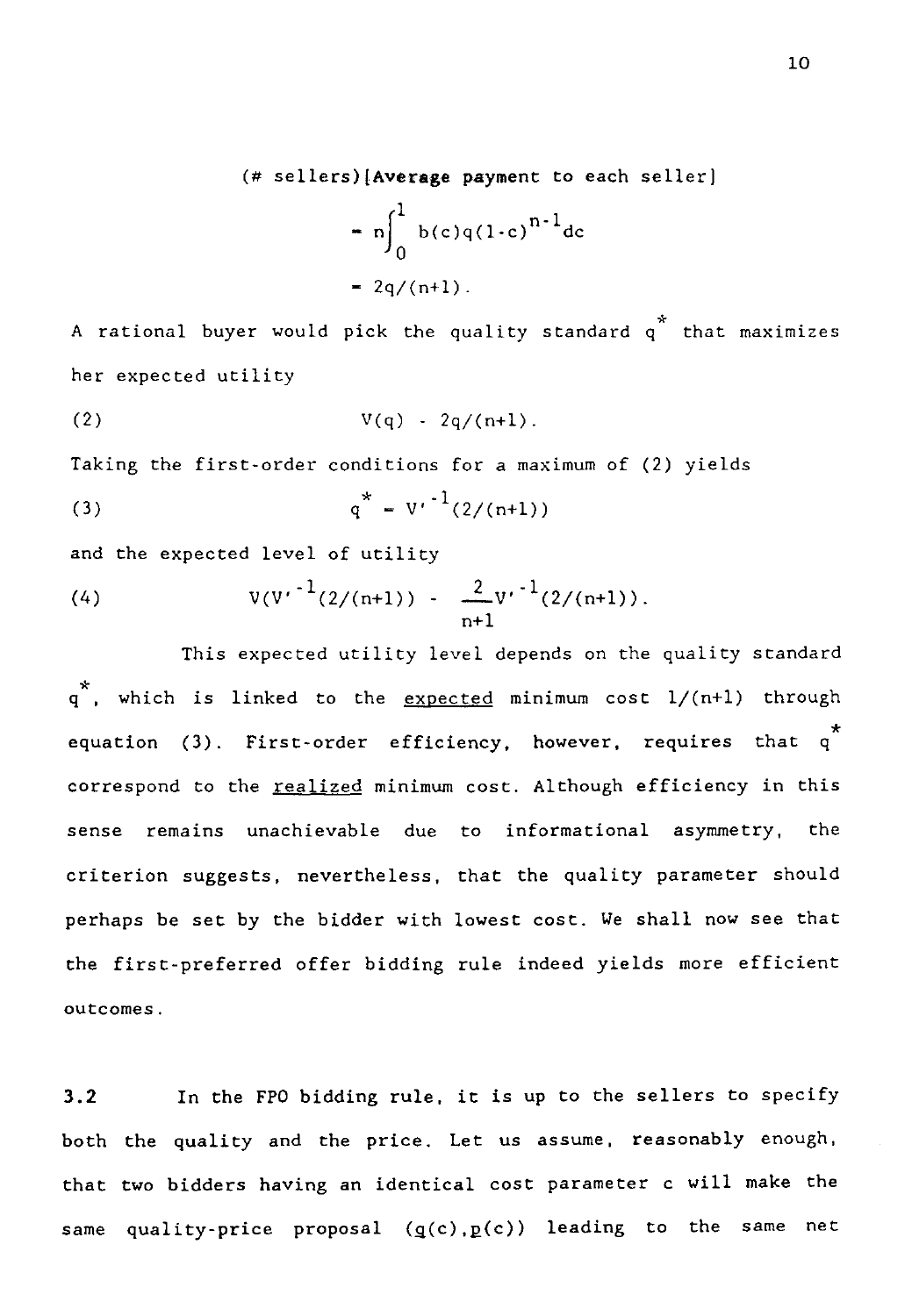satisfaction V; in other words, **sellers** adopt a symmetric strategy. An equilibrium in such a strategy is computed below by backward reasoning. Figure 1 illustrates the sequence of steps.



figure 1: steps for computing the equilibrium strategy in FPO.

- step 1: The bid  $(g(c), p(c))$  should maximize the seller's profit provided the buyer achieves a given level of satisfaction  $\underline{V}$ . 1: The bi-<br>vided the<br>Formally, igure 1: steps for computined<br>
equilibrium strate<br>
equilibrium strate<br>
.g(c)) should maximize the<br>
cachieves a given level<br>
(g(c), p(c)) = arg max p-cq<br>
p, q<br>
subject to: V P,c1 ibrium strategy in FPO.<br>
maximize the seller's<br>
given level of satis<br>
arg max p-cq<br>
p,q<br>
subject to: V(q)-p  $\geq \underline{V}$ .<br>  $\underline{V}$ , which determines the
- step 2: The proposed utility level  $\underline{V}$ , which determines the probability of winning, should be the highest degree of satisfaction the buyer could achieve if the seller reveals a marginal cost k for quality and gets no profit; i.e.

$$
\underline{V} = \max V(q) - p
$$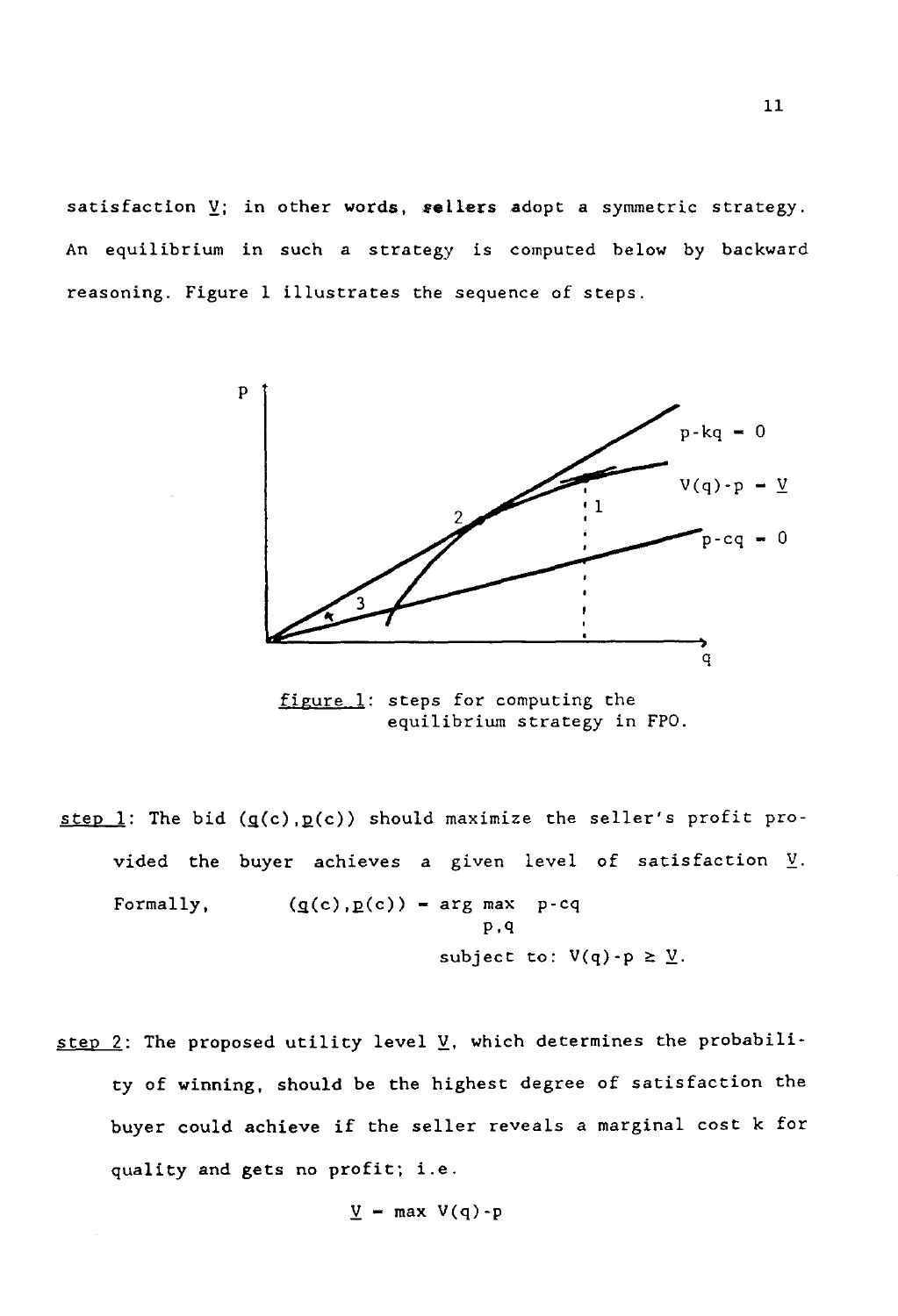s/t p-kq = 0.<br>;, it is now pc<br>ler with cost From these two steps, it is now possible to write the bid quality and price of a seller with cost parameter c: they are **s/t**  $p-kq = 0$ <br>From these two steps, it is now p<br>quality and price of a seller with cost<br>respectively  $q(c) = V'^{-1}(c)$  from step 1,<br> $p(c) = V(q(c)) - Y$  from step<br> $= kV'^{-1}(k) + [V(V'^{-1}(c)) - V(0)]$ s/t  $p-kq = 0$ .<br>these two steps, it is now po<br>cice of a seller with cost<br> $q(c) = V^{-1}(c)$  from step 1,<br> $p(c) = V(q(c))-\underline{V}$  from step 1<br> $= kv^{-1}(k) + [V(V^{-1}(c))\cdot V(\overline{V})]$ <br>step 2, the buyer gets a satis where two steps, it is now possible to write the b<br>
c of a seller with cost parameter c: they a<br>
c) =  $V'^{-1}(c)$  from step 1,<br>
c) =  $V(g(c))$ - $\underline{V}$  from step 1<br>
=  $k{V'}^{-1}(k) + [V(V'^{-1}(c))$ - $V(V'^{-1}(k))]$  from step 2.<br>
ep 2, the bu

$$
p(c) = V(g(c))-\underline{V} \quad \text{from step 1}
$$
  
=  $kV'^{-1}(k) + [V(V'^{-1}(c)) - V(V'^{-1}(k))]$  from step 2.

Moreover, from step 2, the buyer gets a satisfaction level

$$
\underline{V} = V(V^{r^{-1}}(k)) - kV^{r^{-1}}(k).
$$

 $step 3$ : A bidder must now pick a k that best shades his true cost pa-</u> rameter c. Let us suppose this k is an increasing function of c. Clearly then, by lemma 2.2.1i, the bidder with the lowest cost will offer the highest satisfaction level to the buyer and will therefore get the sale. Thus, the expected profit of a bidder with private cost c is Clearly then, by lemma 2.2.1i, the bidder with the lowest comparison of Clearly then, by lemma 2.2.1i, the bidder with the lowest computed will offer the highest satisfaction level to the buyer and with therefore get the

[Benefit from sellingl(Probability of getting the sale)

(5) = 
$$
[V(V^{-1}(c)) - V(V^{-1}(k(\underline{c}))) + k(\underline{c})V^{-1}(k(\underline{c})) - c{V'}^{-1}(c)](1-\underline{c})^{n-1}.
$$

from selling](Probability of getting the sale)<br>  $^{-1}(c)$ )-V(V' $^{-1}(k(\underline{c}))+k(\underline{c})V'$  $^{-1}(k(\underline{c}))-cV'$  $^{-1}(c)$ ](1- $\underline{c})^{n-1}$ .<br>
tion k(·) is an equilibrium shaded marginal cost if the<br>
pression is maximized at  $\underline{c}$  - c. Th (5)  $- [V(V^{\dagger})^{\dagger}]$ <br>The funct<br>above exp<br>tions for<br>tions for<br>of k(.):<br>(6) k'(c)  $\frac{(100)(1000)}{1000}$ <br>k(1)  $-$  1<br>We c ximized at  $c =$ <br>i) lead to the<br>i) lead to the<br> $y^{-1}(k(c))(1-c)$ <br> $y^{-1}(k(c))(1-c)$ <br>from step 3 t The function  $k(\cdot)$  is an equilibrium shaded marginal cost if the above expression is maximized at  $c = c$ . The first-order conditions for optimizing (5) lead to the following characterization of  $k(\cdot)$ :

(6) 
$$
k'(c) = \frac{(n-1)[V(V^{r-1}(c))\cdot V(V^{r-1}(k(c))) + k(c)V^{r-1}(k(c))\cdot c{V^{r-1}(c)}]}{V^{r-1}(k(c))(1-c)}
$$

 $k(1) - 1$ .

We can now deduce from step 3 that the shading parameter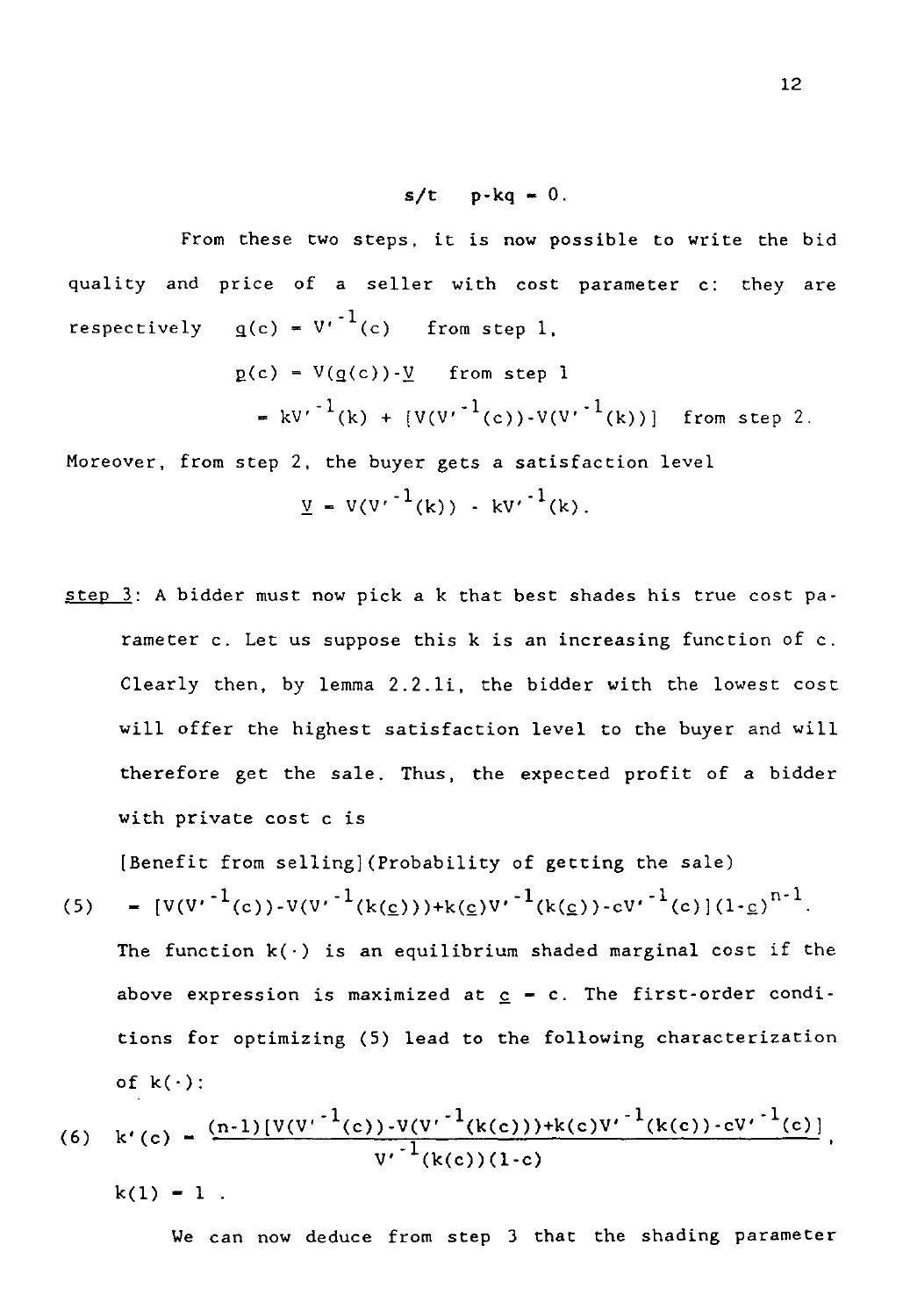$k(c)$  is never greater than the bidded marginal cost  $b(c)$  of LCS.

 $k(c)$  is never greater than the biddends.<br>3.2.1 <u>Lemma</u>:  $k(\cdot) < b(\cdot)$  on  $(0,1)$ .<br>PROOF:

PROOF:

Equation (6) can be reduced to

\n- $$
k(c)
$$
 is never greater than the bidded marginal cost  $b(c)$  of LCS.
\n- 3.2.1 Lemma:  $k(\cdot) < b(\cdot)$  on  $(0,1)$ .
\n- PROOF:  $Equation (6)$  can be reduced to  $k'(c) = \frac{(n-1)(k(c)-c)}{(1-c)} + \frac{(n-1)[V(V^{r-1}(c)) - c{V^{r-1}(c)} - V(V^{r-1}(k(c))) + c{V^{r-1}(k(c))} \cdot (1-c) {V^{r-1}(k(c))} \cdot (1-c) {V^{r-1}(k(c))} \cdot (1-c) {V^{r-1}(k(c))} \cdot (1-c) {V^{r-1}(k(c))} \cdot (1-c) {V^{r-1}(k(c))} \cdot (1-c) {V^{r-1}(k(c))} \cdot (1-c) {V^{r-1}(k(c))} \cdot (1-c) {V^{r-1}(k(c))} \cdot (1-c) {V^{r-1}(k(c))} \cdot (1-c) {V^{r-1}(k(c))} \cdot (1-c) {V^{r-1}(k(c))} \cdot (1-c) {V^{r-1}(k(c))} \cdot (1-c) {V^{r-1}(k(c))} \cdot (1-c) {V^{r-1}(k(c))} \cdot (1-c) {V^{r-1}(k(c))} \cdot (1-c) {V^{r-1}(k(c))} \cdot (1-c) {V^{r-1}(k(c))} \cdot (1-c) {V^{r-1}(k(c))} \cdot (1-c) {V^{r-1}(k(c))} \cdot (1-c) {V^{r-1}(k(c))} \cdot (1-c) {V^{r-1}(k(c))} \cdot (1-c) {V^{r-1}(k(c))} \cdot (1-c) {V^{r-1}(k(c))} \cdot (1-c) {V^{r-1}(k(c))} \cdot (1-c) {V^{r-1}(k(c))} \cdot (1-c) {V^{r-1}(k(c))} \cdot (1-c) {V^{r-1}(k(c))} \cdot (1-c) {V^{r-1}(k(c))} \cdot (1-c) {V^{r-1}(k(c))} \cdot (1-c) {V^{r-1}(k(c))} \cdot (1-c) {V^{r-1}(k(c))} \cdot (1-c) {V^{r-1}(k(c))} \cdot (1-c) {V^{r-1}(k(c))} \cdot (1-c) {V^{r-$

(c,l) by lemma 2.2.2 and the last equation. So the difference between equation (6) can be reduced to<br>  $k'(c) = \frac{(n-1)(k(c)-c)}{(1-c)} +$ <br>  $\frac{(n-1)[V(V'-1(c)) - CV^{-1}(c) - V(V'-1(k(c))) + CV^{-1}(k(c)))}{(1-c) V^{-1}(k(c))}$ <br>
If  $k(c) \ge b(c)$  at some  $c \in (0,1)$ , then  $k'(\cdot) > b'(\cdot)$  or<br>
(c,l) by lemma 2.2.2 and the last equation. So the di  $k'(c) = \frac{(n-1)(k(c)-c)}{(1-c)} +$ <br>  $(1-c)$ <br>  $(n-1)[V(V'-1(c)) - CV^{-1}(c) - V(V'-1(k(c))) + CV^{-1}(k(c))$ <br>
If  $k(c) \ge b(c)$  at some  $c \in (0,1)$ , then  $k'(\cdot) > b'(\cdot)$ <br>
(c,1) by lemma 2.2.2 and the last equation. So the difference between<br>  $k(\cdot)$  and  $b(\cdot)$  is posi

An analogous result was obtained recently by Hansen (1986). In his model, the variable q may also be fixed or may depend on the price level. However, q is interpreted as the demanded quantity of the product and is never set up by the sellers.

Lemma 3.2.1 was a preview for the main result of this section, that we shall now state and prove.

3.2.2 Theorem: The buyer gets a higher expected utility from the first-preferred-offer bidding than from the lowest-cost bidding for a standardized product.

PROOF:

Let  ${\tt P}_1$  be the expectation operator with respect to the nth-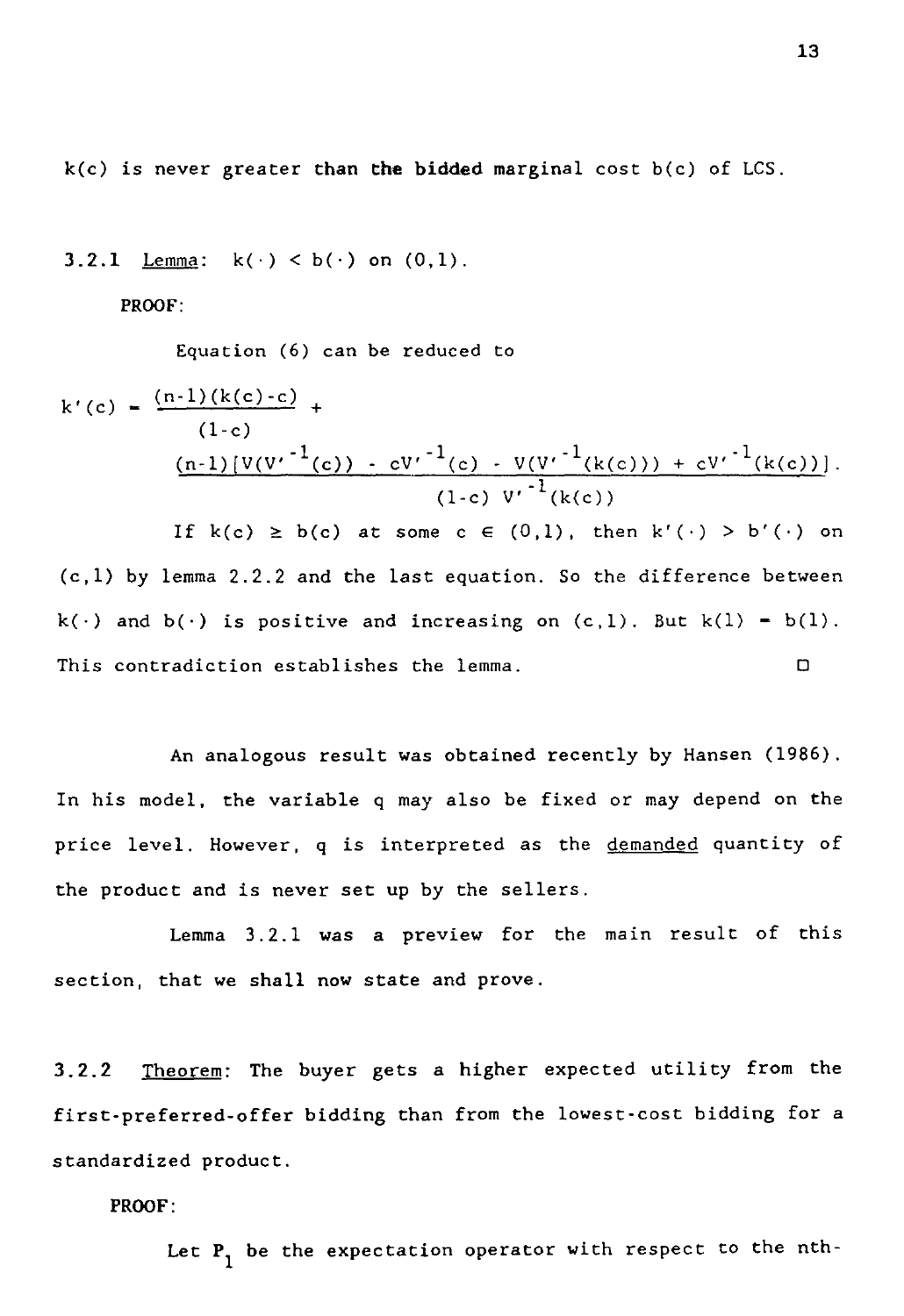order statistic of the <mark>uniform distri</mark>bution on  $(0,1)$ ; i.e.  $\text{P}_{\text{1}}$  is the order statistic of the uniform distribution on  $(0,1)$ ; i.e.  $P_1$  is the<br>expectation operator with respect to the random variable<br>c = min[z<sub>1</sub>,...,z<sub>n</sub>], where z<sub>i</sub> obeys to a uniform distribution law or<br>(0,1). Note that  $c = min[z_1, ..., z_n],$  where  $z_i$  obeys to a uniform distribution law on (0,1). Note that the density of the nth-order statistic in this context is  $n(1-z_i)^{n+1}$ .

expectation operator with respect to the random variable  
\nc = min[z<sub>1</sub>,...,z<sub>n</sub>], where z<sub>i</sub> obeys to a uniform distribution law  
\n(0,1). Note that the density of the nth-order statistic in this  
\ncontext is n(1-z<sub>i</sub>)<sup>n-1</sup>.  
\nNow the buyer's expected utility from FP0 is given by  
\n
$$
P_1 V(V'^{-1}(k(c))) \cdot k(c)V'^{-1}(k(c))
$$
\n
$$
= \int_0^1 [V(V'^{-1}(k(c)) \cdot k(c)V'^{-1}(k(c))]n(1-c)^{n-1}dc
$$
\n
$$
> V(V'^{-1}(P_1 k(c))) - (P_1 k(c))V'^{-1}(P_1 k(c))
$$
\nby lemma 2.2.1 ii) and Jensen's inequality  
\n
$$
> V(V'^{-1}(P_1 b(c))) - (P_1 b(c))V'^{-1}(P_1 b(c))
$$
\nby lemma 2.2.1 i) and lemma 3.2.1  
\n
$$
= V(V'^{-1}(2/(n+1))) - \frac{2}{(n+1)}V'^{-1}(2/(n+1)),
$$
\n(1+1)  
\nand the last expression is precisely the buyer's expected utility if  
\nfrom LCS.  
\nThis theorem establishes that a buyer whose utility i

and the last expression is precisely the buyer's expected utility

This theorem establishes that a buyer whose utility is known by the sellers would dislike rigid quality standards that reduce the spectrum of possible products to a single definite one. Therefore, one may infer that if standards are promoted by a third party (e.g. the government) but have to be enforced by the buyer (e.g. the army), they might very well not be fulfilled. A procurement agency might do better by ignoring third-party standards, provided its preferences are common knowledge.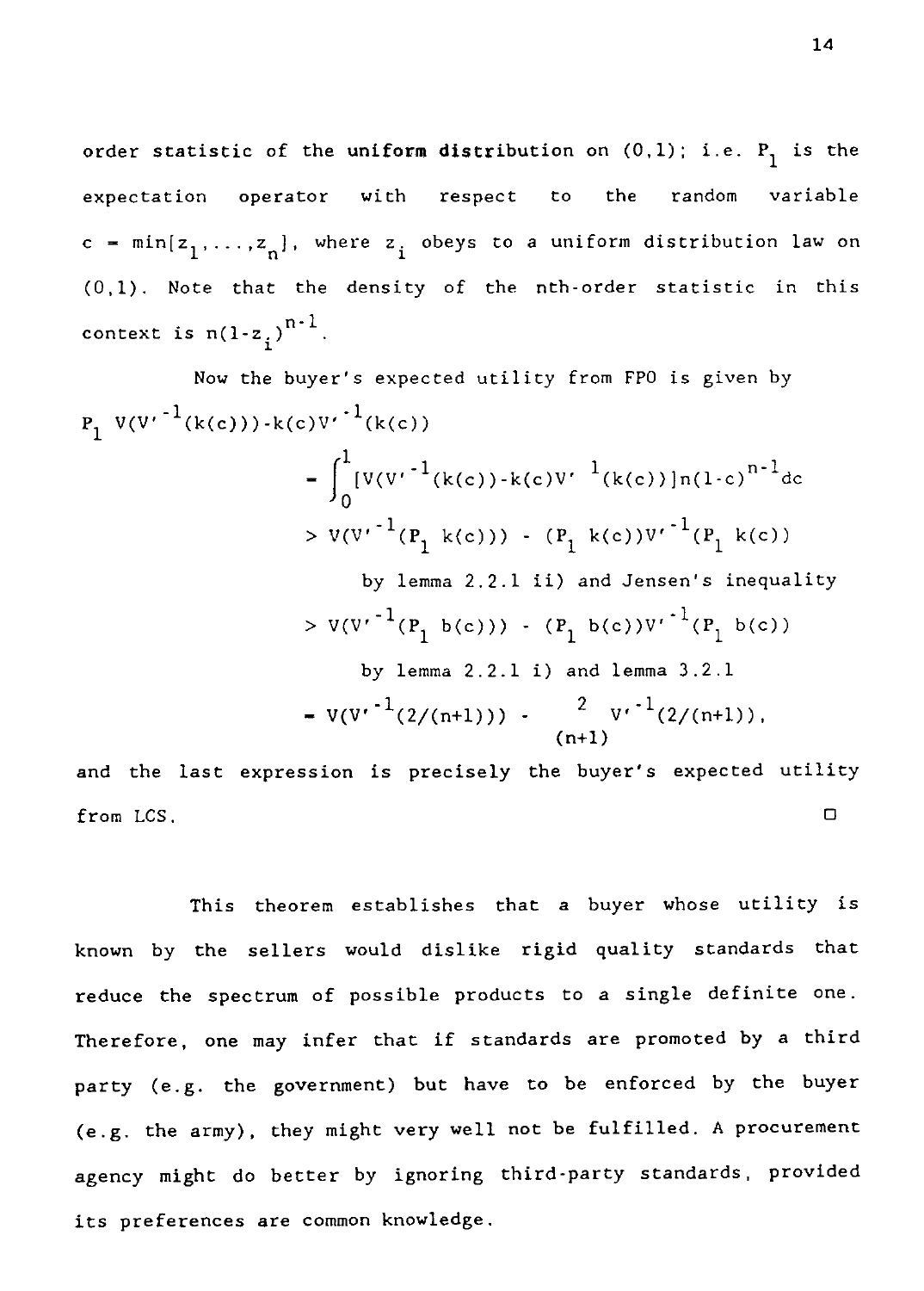One more argument against standards will be brought up in the next section.

9.5<br>
3.3 One more argument **against standards will be brought up in**<br>
3.3 Let us consider the second-preferred offer bidding rule. In<br>
the present environment, it is not hard to see that a seller with<br>
marginal cost c who the present environment, it is not hard to see that a seller with marginal cost c who is confronted with such a rule would make a proposal  $(\bar{q}, \bar{p}) = \alpha$  that e ところ しょうしょう しょうしょう しょうしょう しょうしょう しょうしょう こうしょう しょうしょう しょうしょう しょうしょう しょうしゃ しょうしゃ しょうしゃ しょうしゃ しょうしゃ しょうしゃ しょうしゃ

$$
\begin{array}{lcl}\n\text{maximizes} & V(q) - p \\
\text{subject to:} & p - cq = 0:\n\end{array}
$$

Figure 2 might help understand why this is so.



native bids in SPO.

Again, the analogy with Vickrey's (1961) second-price-sealed-bid auction is clear. By proposing  $(\mathsf{q}_1,\mathsf{p}_1)$   $\;\texttt{=}$   $\;\nu$  where  $\mathsf{p}_1\text{-}\mathsf{c}\mathsf{q}_1$   $>$   $\;0$ , instead of  $\alpha$ , a bidder with parameter c does not change his benefits if he already loses; his benefits are also unaffected if he still wins, but he might let go some profitable sales; so his overall expected profit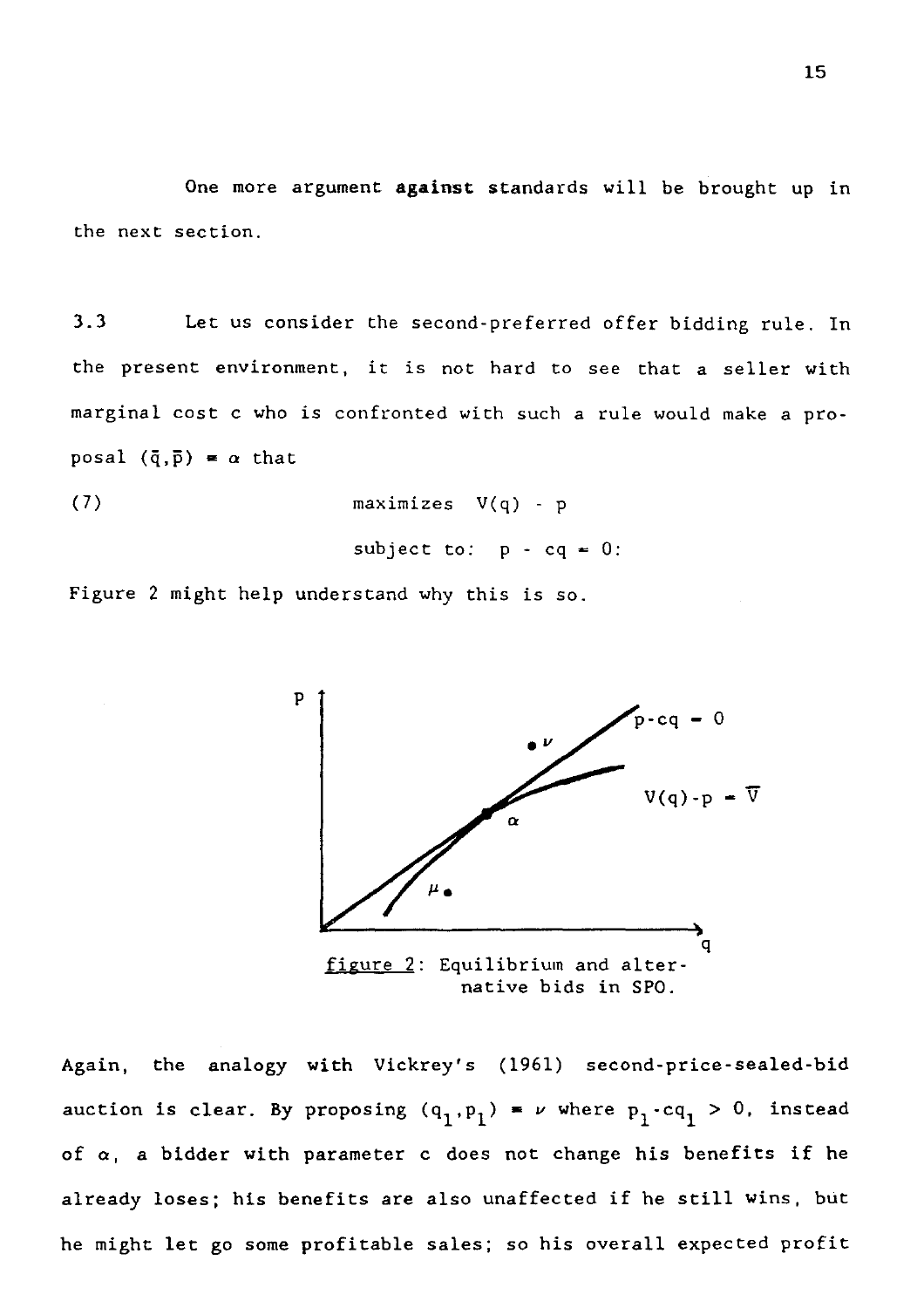decreases. Similarly, a bid  $\mu = (q_2, p_2)$ , where  $p_2 - cq_2 < 0$ , diminishes<br>the expected profit of a bidder with parameter c, for if it leaves<br>his benefits unchanged when he already wins, it might also turn into the expected profit of a bidder with parameter c, for if it leaves his benefits unchanged when he already wins, it might also turn into a commitment to deliver an unprofitable product. Similarly, a bid  $\mu = (q_2, p_2)$ , where  $p_2$ -c $q_2 < 0$ , diminishes<br>ed profit of a bidder with parameter c, for if it leaves<br>ts unchanged when he already wins, it might also turn into<br>nt to deliver an unprofitable product.

seller with private parameter c. Solving (7) by elementary calculus yields inded when he already<br>
liver an unprofitable<br>
bidding  $\alpha = (\overline{q}, \overline{p})$  is<br>
the parameter c. Solvi<br>  $\overline{q}(c) = V'^{-1}(c)$ ,  $\overline{p}(c)$ <br>
r with parameter c ma<br>
on up to

$$
\bar{q}(c) = V'^{-1}(c) , \bar{p}(c) = cV'^{-1}(c).
$$

Therefore, a bidder with parameter c makes a proposal that brings the buyer's satisfaction up to  $V'^{-1}(c)$ ,  $\bar{p}(c) = cV'$ <br>
h parameter c makes a<br>
to<br>  $V(V'^{-1}(c)) - c{V'}^{-1}(c)$ .<br>
dder with the lowest m

$$
V(V^{+1}(c)) - CV^{+1}(c).
$$

By lemma 2.2.1i, the bidder with the lowest marginal cost for quality will get the sale. He will bring, however, a good that corresponds to the buyer's second most-preferred bid. Thus, the buyer's expected utility from SPO can be written as

$$
\int_{0}^{1} [V(V^{r^{-1}}(c)) - CV^{r^{-1}}(c)]n(n-1)c(1-c)^{n-2} dc = P_2 V(V^{r^{-1}}(c)) - CV^{r^{-1}}(c),
$$
  
where  $P_2$  denote the expectation operator, and  $n(n-1)c(1-c)^{n-2}$  the

where  $P_2$ density, with respect to the  $(n-1)$ th-order statistic of the uniform law on  $(0,1)$ .

It cannot be determined in the present context whether a buyer seeking her highest expected utility would generally organize bidding under a SPO rule or a FPO rule. 4 But the superiority of the

<sup>4</sup> Intuitively, FPO should be better, since it yields more efficient quality choices and the resulting surplus gains are shared.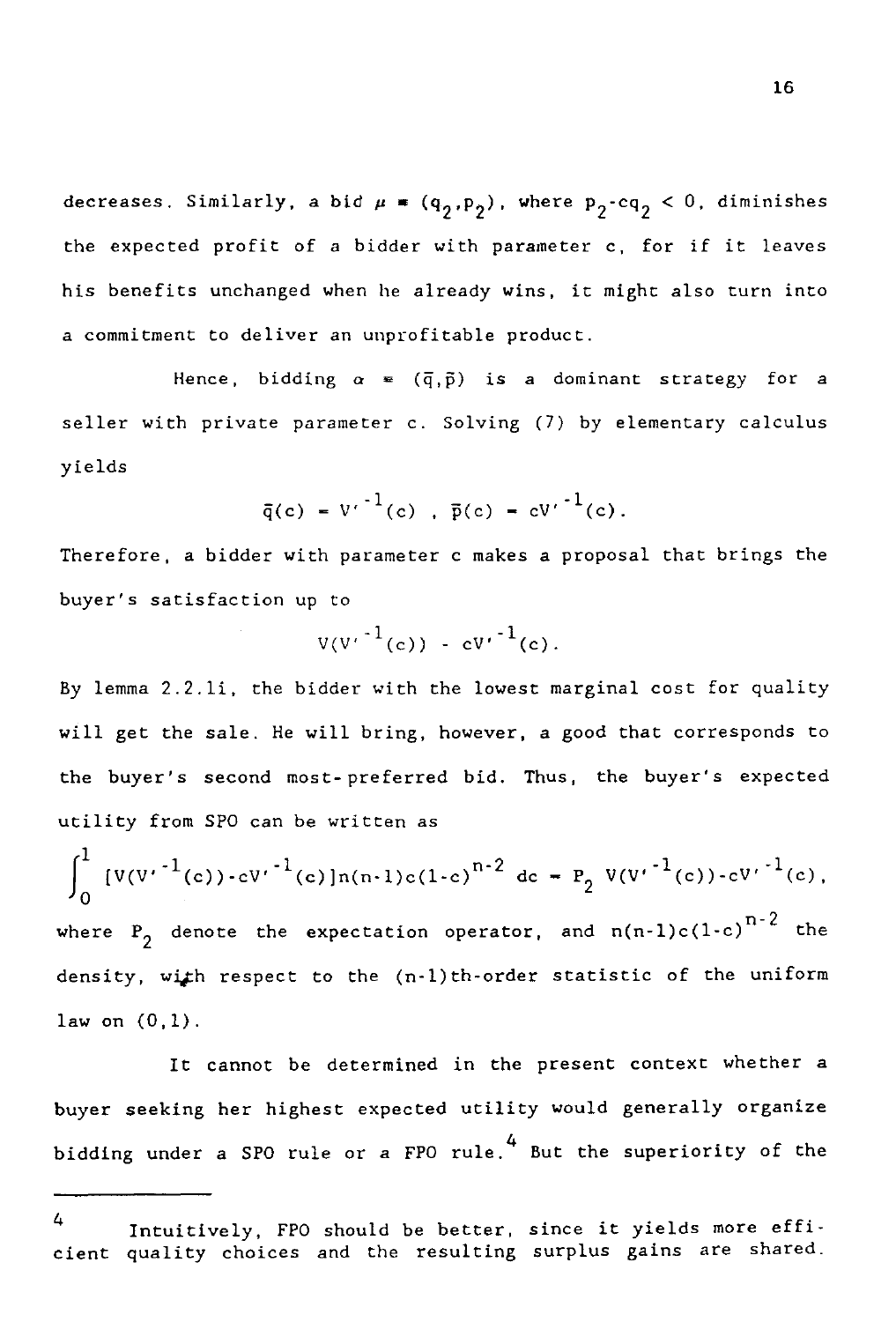SPO bidding rule over the LCS **one** will now be established.

3.3.1 Theorem: The buyer's expected utility is higher in the secondpreferred-offer bidding than in the lowest-cost bidding for a standardized product.

PROOF:

\n- 3.3.1 Theorem: The buyer's expected utility is higher in the second-preferred-offer bidding than in the lowest-cost bidding for a standardized product.
\n- PROOF:
\n- Just note that\n 
$$
P_2 V(V'^{-1}(c)) - cV'^{-1}(c) > V(V'^{-1}(P_2 c)) - (P_2 c)V'^{-1}(P_2 c)
$$
\n by lemma 2.2.1ii and Jensen's inequality\n 
$$
= V(V'^{-1}(2/(n+1))) - \frac{2}{n+1} V'^{-1}(2/(n+1)),
$$
\n which is precisely the expected utility from the LCS rule.\n \n The above theorems should explain why, sometimes, procedure-\n
\n

The above theorems should explain why, sometimes, procurement agencies are not so worried about *ex ante* quality requirements. Frequently however, some standards are promoted and enforced. *We made* here the extreme assumption that the buyer's whole preference structure be known to the sellers. As we will now *see,* relaxing this assumption can make standards a good choice.

### 4. The Return of Standards

Let us assume that, except for the buyer's utility function, the environment described in section 2.2 is common knowledge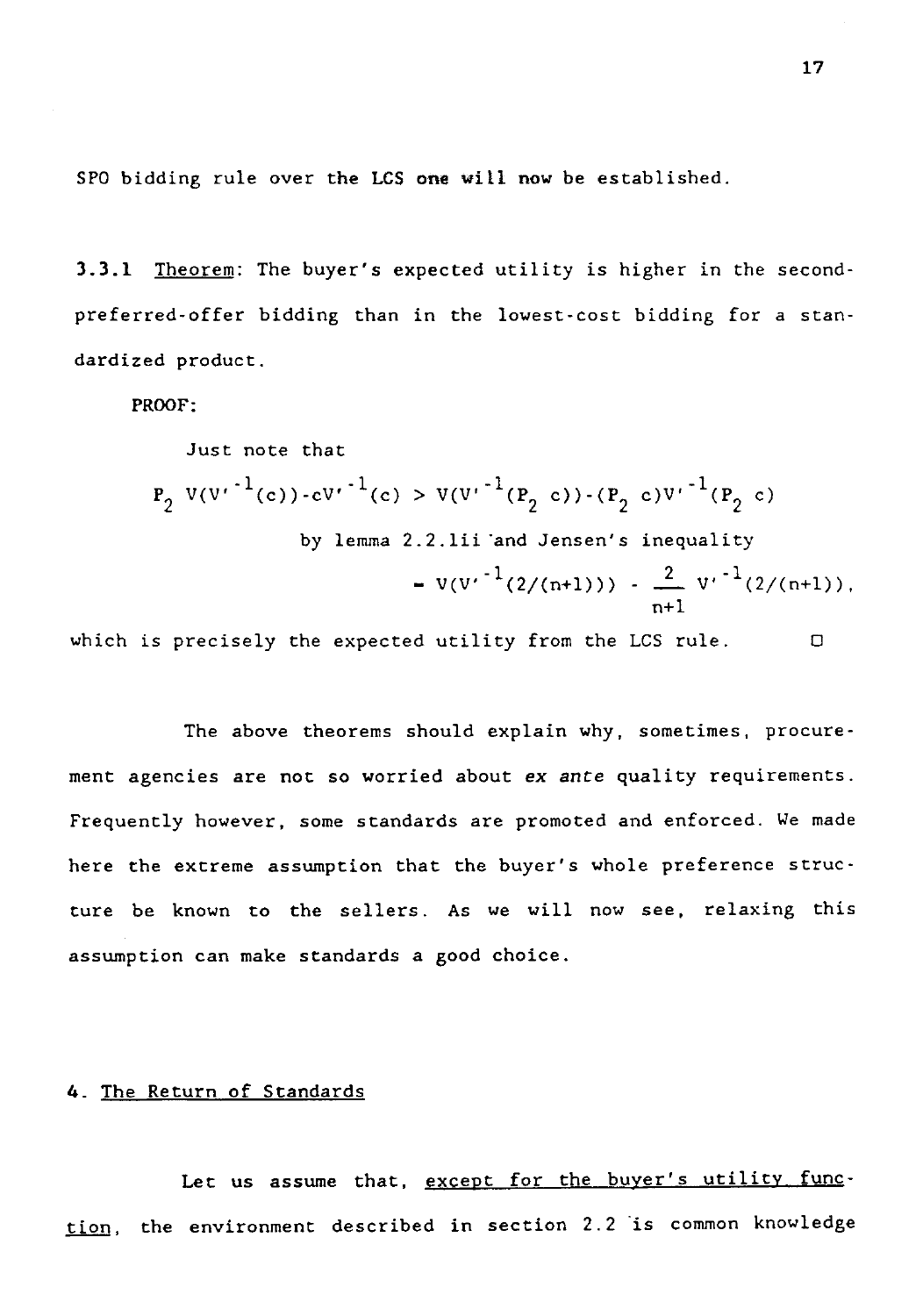among the sellers and the buyer. The buyer's preference structure shall be uncertain to the buyer herself and its only common knowledge feature shall be a set of possible utility functions, containing the true one, with a probability distribution on that set. This new assumption could model many situations, like defense procurement or franchise bidding, where product complexity and communication costs do not allow bidders to know or forecast the buyer's preference structure with absolute precision. $^{\mathsf{5}}$  In this context, we will now illustrate how standards can benefit the buyer by enhancing competition among bidders. Itanchise biology, where product complexity and communication costs<br>do not allow bidders to know or forecast the buyer's preference<br>structure with absolute precision.<sup>5</sup> In this context, we will not<br>illustrate how standar

distribution of their marginal cost is degenerate at  $c \in (0,1)$ . For these sellers, the buyer's utility shall be either  $\frac{1}{3}$  is the set of  $\frac{1}{3}$ 

 $\mathrm{V}_{1}(\mathrm{q})$ -p with probability  $0 < \alpha < 1$ ,  $\mathrm{V}_{\mathbf{2}}(\mathsf{q})$ -p $\;$  with probability (l- $\alpha$ ).

or

As before, the functions  $V_i(\cdot)$ , i = 1,2, are such that  $V_i(0) = 0$ ,  $V_i$ '(0) =  $\infty$ ,  $V_i'(\infty)$  = 0 and  $V_i''(q) < 0$ . The utility functions  $V_i(\cdot) \cdot p$ .  ${\tt V}_2(\,\cdot\,)$  -p will now also represent preference orderings that are mutual ly exclusive: there will exist a quality-price pair  $(p_0, q_0)$  different from (0,0) such that

$$
V_1(q_o) - P_o = V_2(q_o) - P_o = 0.
$$

In this setting, it is possible to exhibit preference and

18

<sup>5</sup> A good analysis and critique of franchise bidding can be found in Williamson (1985), chapter 10.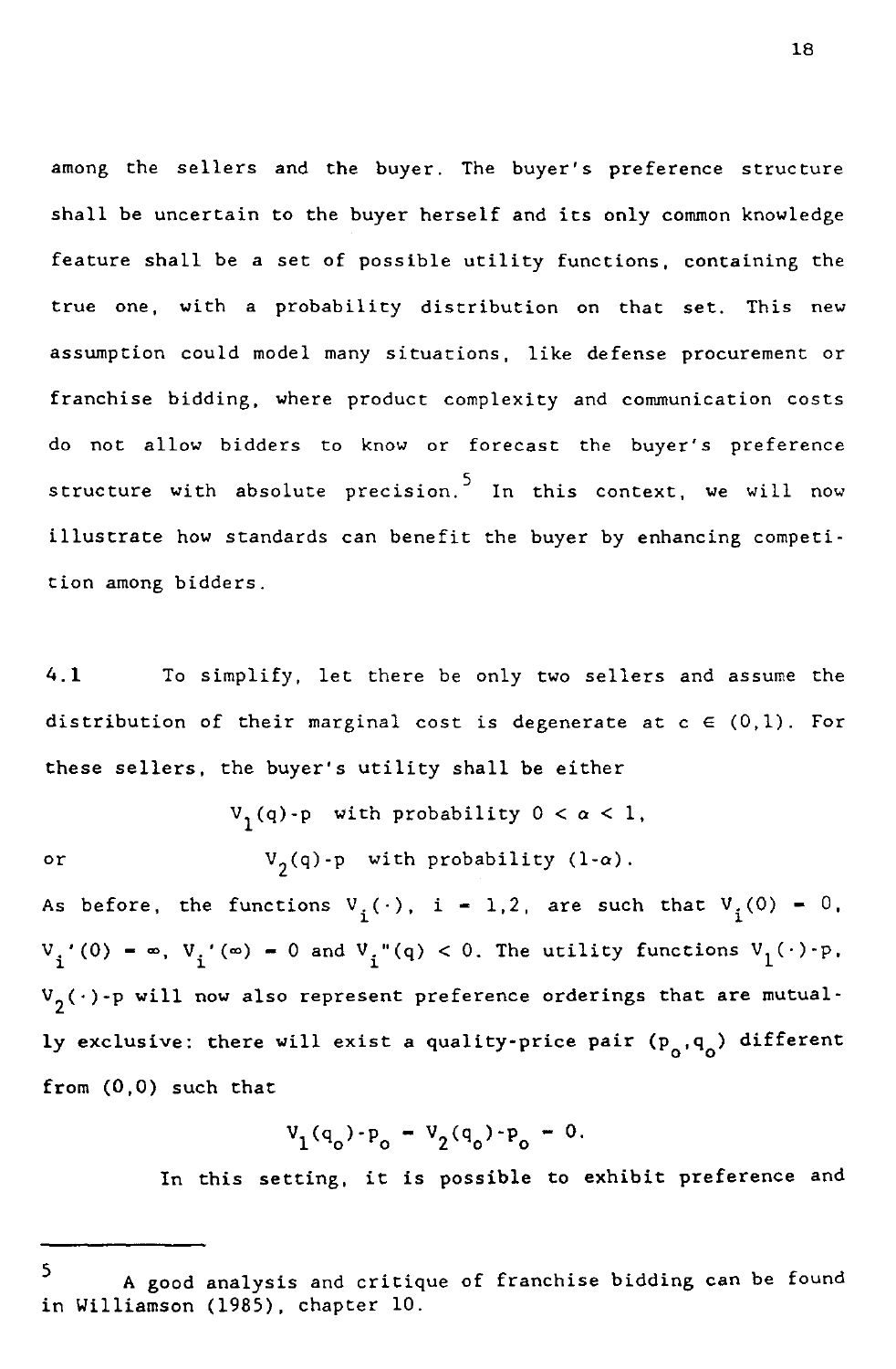belief structures that yield multi-dimensional bidding equilibria where sellers, although identical, find niches within the buyer's utility and capture all the buyer's surplus.

## 4.1.1 Proposition: Suppose that

f structures that yield multi-dimens<br>
sellers, although identical, find  $\mathfrak v$ <br>
ty and capture all the buyer's surplus<br>
<u>Proposition</u>: Suppose that<br>
i)  $\alpha(V_1(V_1 \cdot {}^{-1}(c)) - cV_1 \cdot {}^{-1}(c)) = (1-\alpha)(V_1 \cdot {}^{-1}(c)) - cV_1 \cdot {}^{-1}(c)) \ge V_1(q_0$  $2^{(V_2^{\prime^{-1}(c)) - cV_2^{\prime^{-1}(c))}}$  $\overline{1}$ where sellers, although identical, find niches within the buyer's<br>utility and capture all the buyer's surplus.<br>4.1.1 <u>Proposition</u>: Suppose that<br>i)  $\alpha(V_1(V_1' \cdot {}^1(c)) \cdot cV_1' \cdot {}^1(c)) = (1-\alpha)(V_2(V_2' \cdot {}^1(c)) \cdot cV_2' \cdot {}^1(c))$ <br>and ii sional bids

$$
(v_1 \cdot {}^{1}(\epsilon), v_1(v_1 \cdot {}^{1}(\epsilon)))
$$
 and  $(v_2 \cdot {}^{1}(\epsilon), v_2(v_2 \cdot {}^{1}(\epsilon)))$ 

constitute a Nash equilibrium in the first-preferred offer bidding. At this equilibrium, the seller's utility level is zero.

### PROOF:

Without loss of generality, let  $\alpha = 1/2$  and consider figure 3, where both assumption i) and ii) are verified. Assumption i) just Says that a a Nash equilibrium in the first-preferred offer bidding.<br>At this equilibrium, the seller's utility level is zero.<br>PROOF:<br>Without loss of generality, let  $\alpha - 1/2$  and consider figure<br>3, where both assumption i can see immediately that the points  $\alpha$  and  $\overline{B}$  constitute an equilibrium RROOF:<br>
Without loss of generality, let  $\alpha - 1/2$  and consider fig<br>
3, where both assumption i) and ii) are verified. Assumption i) jo<br>
says that  $\alpha(AB) = (1-\alpha)(CD)$  and assumption ii) that  $\alpha(AB) \geq (EF)$ .<br>
can see immediately



figure 3: the niche problem.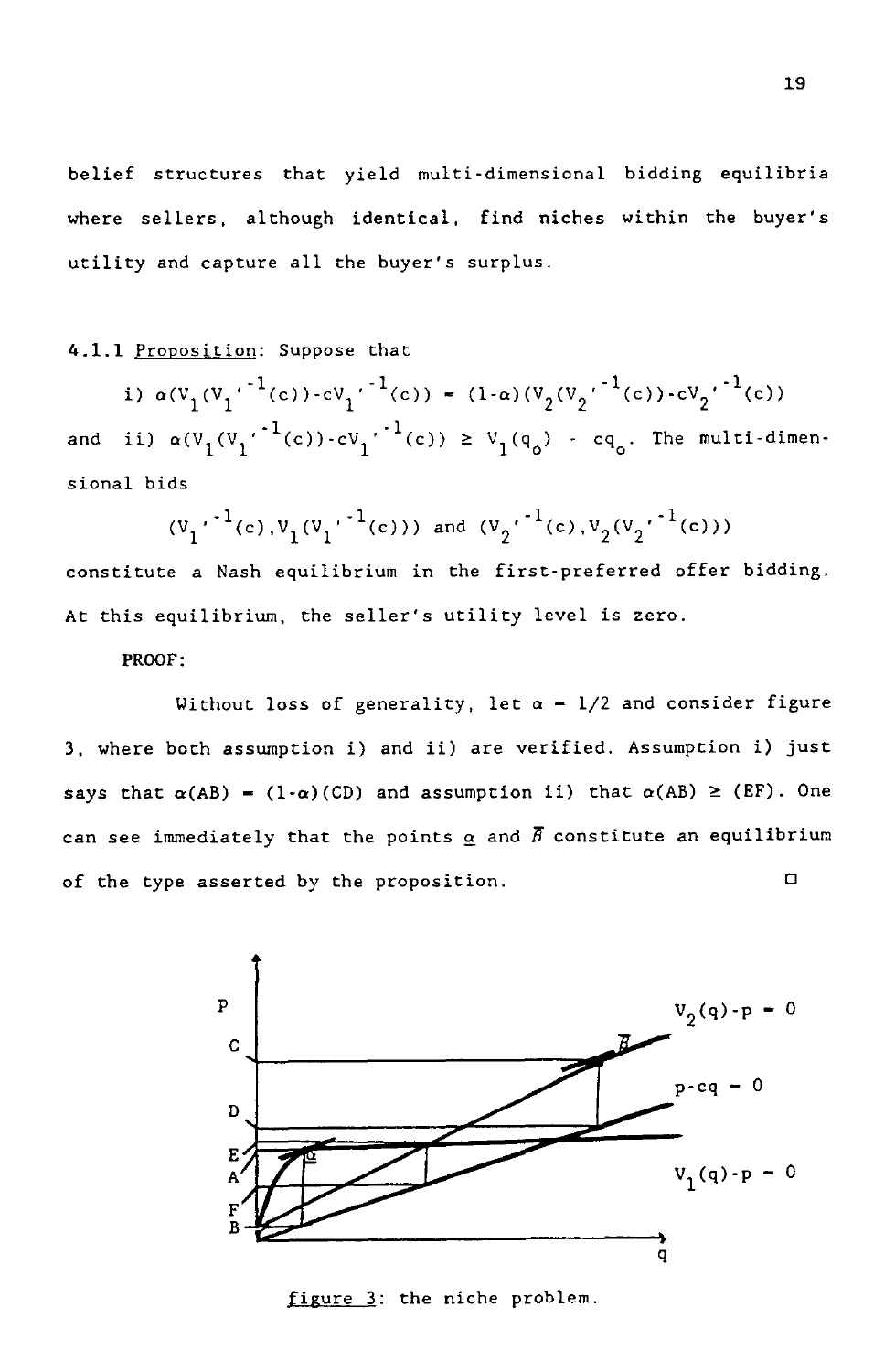20<br>4.1.2 This situation, however, is a consequence of the special<br>sellers' beliefs assumed in i) and ii). A wise buyer could breal<br>these assumptions by announcing some quality requirements that would sellers' beliefs assumed in i) and ii). A wise buyer could break these assumptions by announcing some quality requirements that would change the subjective probability  $\alpha$  to her advantage. For instance, if the buyer's true utility function is  $\mathtt{V}_1(\mathtt{q})$ -p and she can drive  $\alpha$ up to 1 (this is equivalent to imposing standard quality  $q^*$  $v_{1}^{\phantom{\dag}}{}^{\phantom{\dag}}$  (c)), i) and ii) will be suppressed, both sellers will offer a product of quality q \* and competition will bring the price down to  $cq^*$ . The buyer's satisfaction will be maximized at  $V(q^*)$ -cq<sup>\*</sup>.

Hence, when a buyer's preference structure is unknown or cannot be directly communicated to potential sellers, imposing requirements on procurement bids, in the sense of reducing their dimension, may significantly improve the buyer's position. eq. The buyer's satisfaction will be maximized at  $v(q)$ -cq.<br>Hence, when a buyer's preference structure is unknown of<br>cannot be directly communicated to potential sellers, imposing<br>requirements on procurement bids, in the s

products or services may sometimes be an obstacle to the good performance of franchise bidding. <sup>6</sup>

Additional profits arise if participants in the bidding process perceive the decision-maker's preferences as uncertain. Clearly, this should motivate the contracting agency to give an acurate statement of preferences. (Gilbert (1977): p. 17)

<sup>6</sup> In the tenth chapter of his book, Williamson (1985) also articulates a critique of franchise bidding along these lines.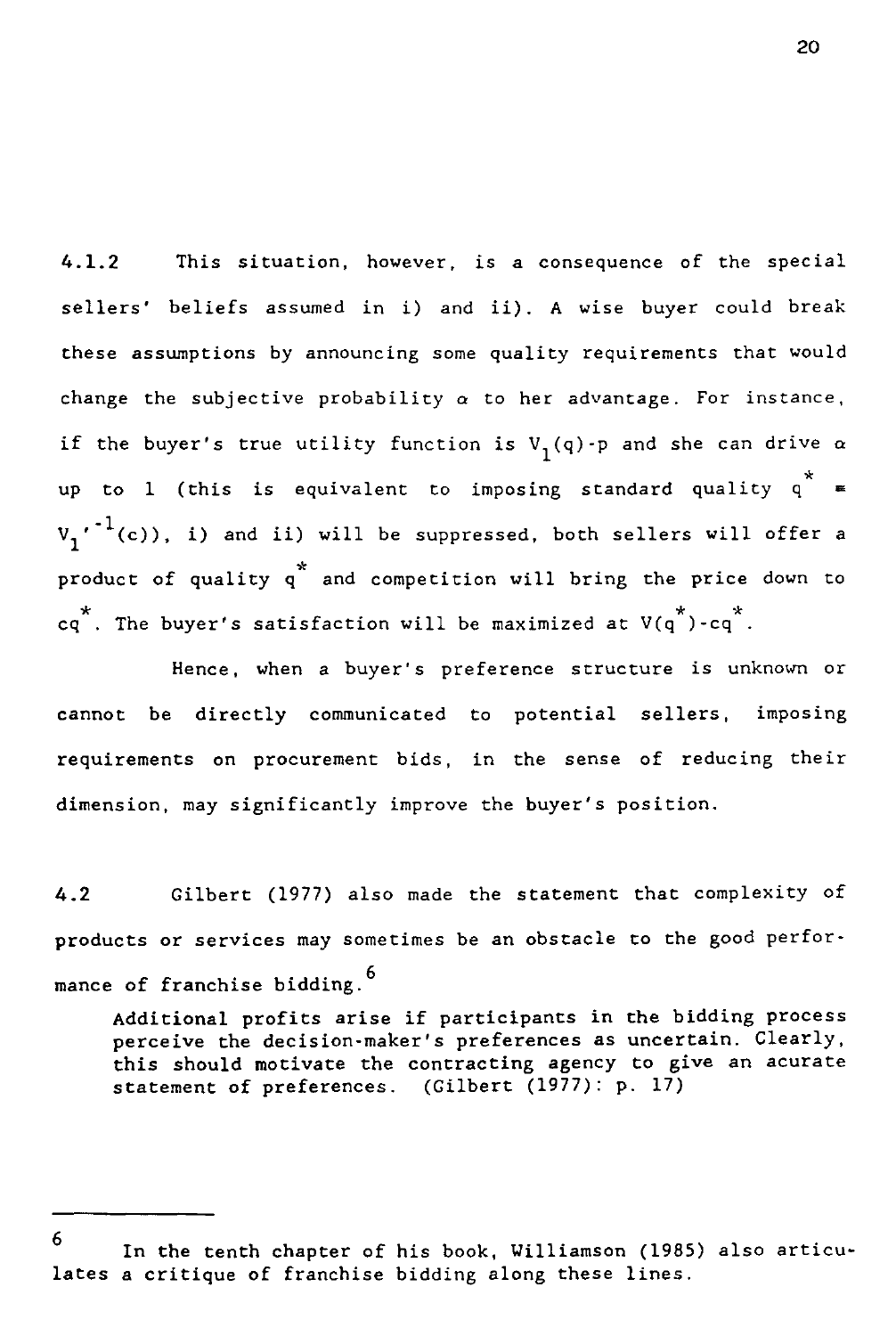He assumed, however, that bidders were not identical. So his model supported a warning against multi-dimensional bidding that is somehow weaker than the one coming from our example.

## 5. Epilogue

In this chapter, we examined the advantages of allowing multi-dimensional bids versus reducing the bids' dimension by promoting quality standards. We showed that a buyer would prefer one bidding rule to the other depending on the common knowledge information sellers have about her utility function:

- when the buyer's whole preference structure *is* common knowledge, asking for multi-dimensional bids is more appealing;

- when the buyer's utility is private or uncertain, enforcing standards may increase her satisfaction.

This essay can be seen *as an* another attempt in trying to analyze standards promotion, optimal product diversity and price formation. Its originality comes for the fact that it bears on a bidding model (or a game with incomplete information) while most other studies rely on oligopoly theory (or deterministic games). The advantages of our approach, at least to understand better the formation of prices, have been clearly stated in *a* recent paper by Hansen (1986):

"What is particularly nice about auction theory is that it requires an equilibrium in the process of disequilibrium: actual prices may never be Nash equilibrium prices, but the strategies of firms used to determine those disequilibrium prices are equilibrium strategies... Oligopoly models focus upon an equilibrium with unchanging prices and disregard the process whereby those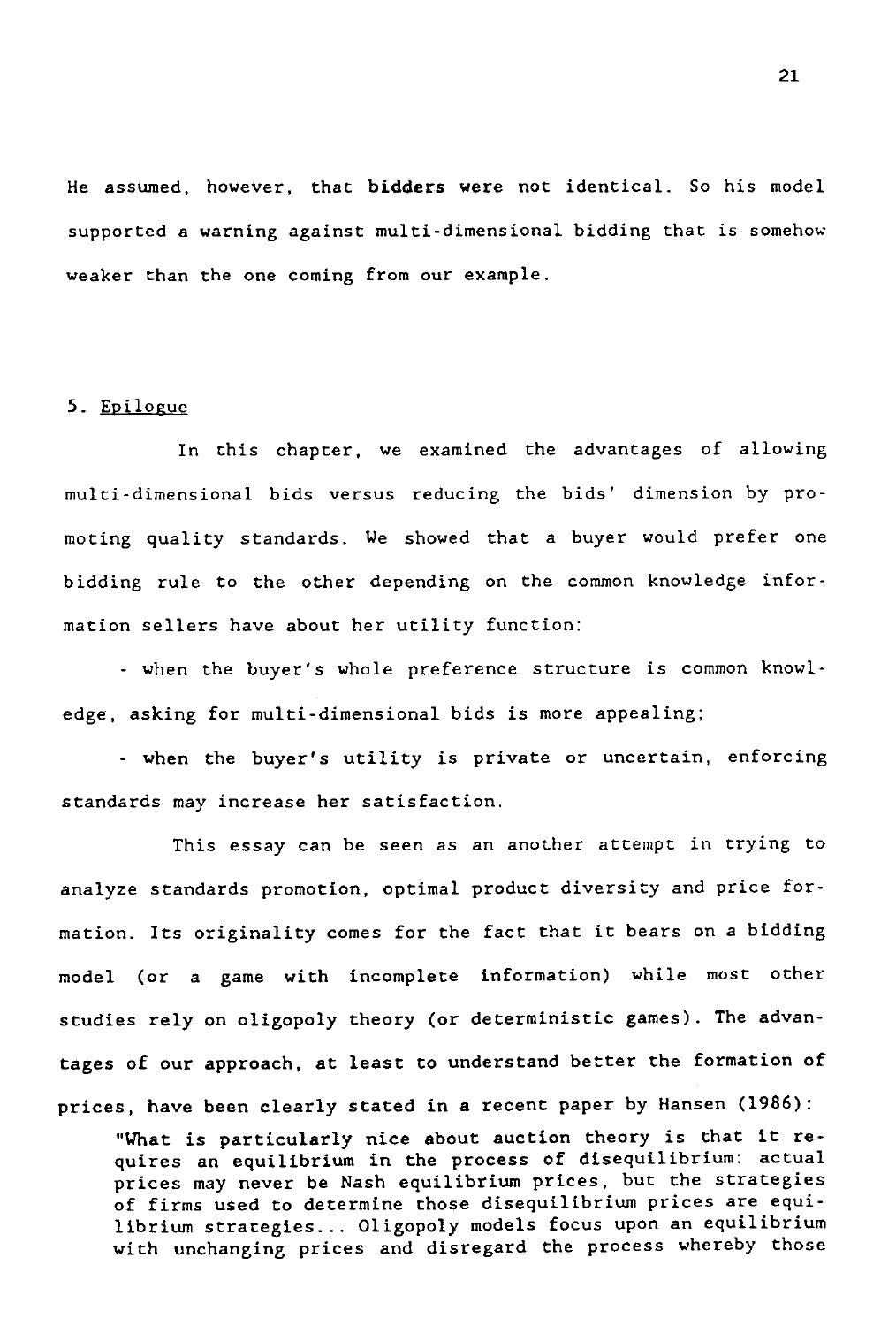prices are determined.

Thus, auction models of price formation should illustrate better the notion of Walrasian "tatonnements" *(see* Walker (1987)). We believe also that auction theory should be more appropriate than classical oligopoly theory in studying the development of high-tech products, where advances in research constantly impose the revision of previous decisions.

Admittedly, the study of multi-dimensional bidding and the policy issues it involves needs to be refined; for instance, examining situations where bids are costly (Samuelson (1985)) or bidders have different degrees of risk aversion (Cox, Smith and Walker (1982)) would provide a better grasp at "real-life" procurement rules. The connections between our present analysis and other fields of information economics also have to be clarified and developed.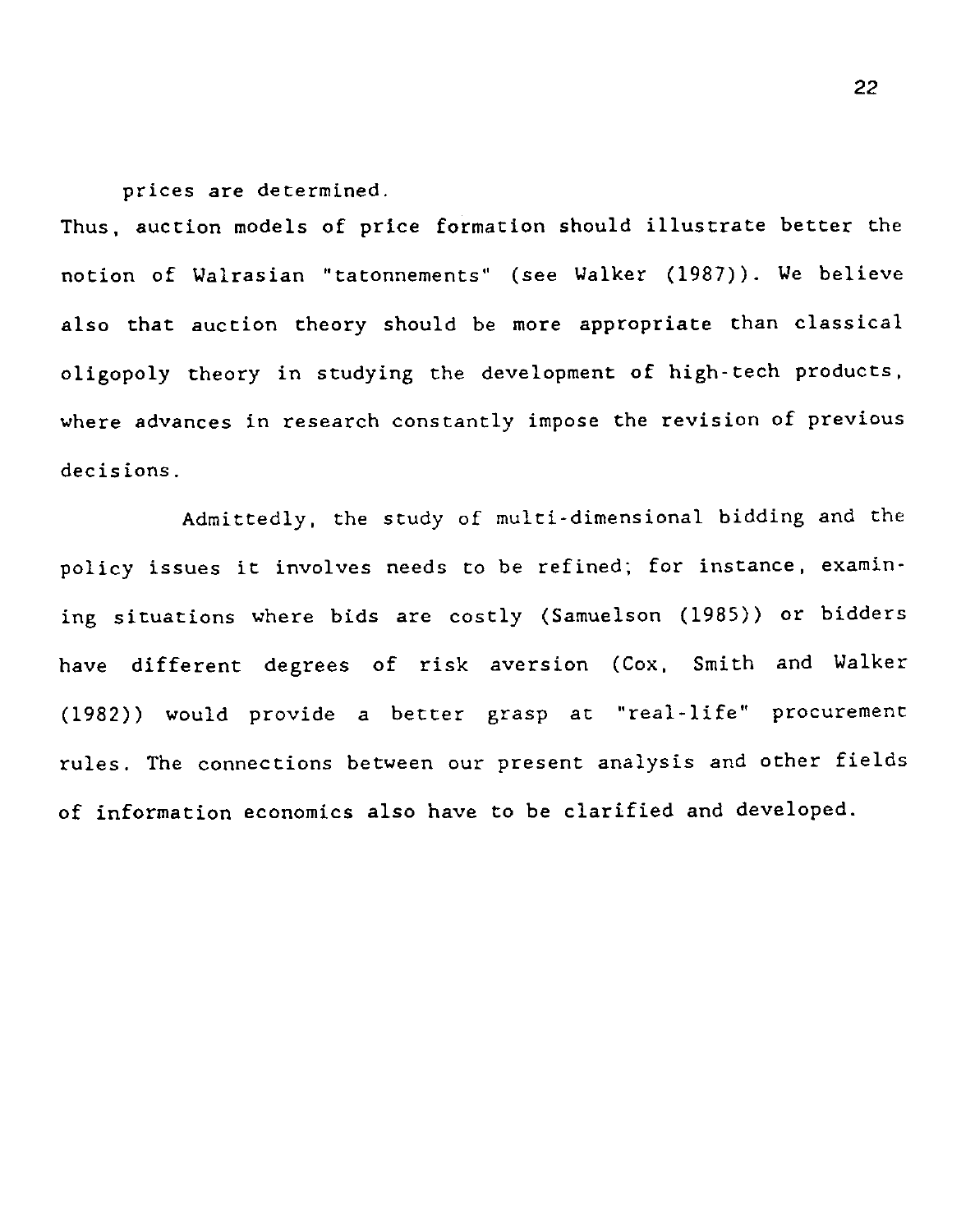#### **REFERENCES**

- Barzel, Yoram. "Measurement Costs and the Organization of Markets", *Journal of Law and Economics* 25 (April 1982). p. 27-48.
- Cox, James C., Vernon L. Smith and James M. Walker. "Auction Market Theory of Heterogeneous Bidders", *Economics Letters* 9 (1982). p. 319-325. Yoram. "Measurement Costs and the Organization of Markets",<br>
urnal of Law and Economics 25 (April 1982). p. 27-48.<br>
mes C., Vernon L. Smith and James M. Walker. "Auction Market<br>
eory of Heterogeneous Bidders", Economics Le 1, Totam. The assume that<br>
Journal of Law and Ecc<br>
James C., Vernon L. S<br>
Theory of Heterogeneo<br>
p. 319-325.<br>
11, Joseph and Garth<br>
and Innovation", Rand<br>
70-83.<br>
and (1986). p. 71-74.<br>
rt, Richard J. "Valua:<br>
Unpublished
- Farrell, Joseph and Garth Saloner. "Standardization, Compatibility and Innovation", *Rand Journal of Economics* 16 (Spring 1985). p. 70-83.
- 
- Gilbert, Richard J. "Valuation Uncertainty and Competitive Bidding", Unpublished Manuscript. Department of Economics, University of California at Berkeley. 1977.
- Hotelling, Harold. "Stability in Competition", *Economic Journal* 39 (1929). p. 41-57.
- Hansen, Robert G. "Auctions, Antitrust and the Price Formation Process", Working Paper. Amos Tuck School of Business Administration, Darthmouth College. August 1986. (forthcoming in the *Rand Journal of Economics)*
- Katz, Michael L. and Carl Shapiro. "Network Externalities, Competition and Compatibility", *American Economic Review* 75 (June 1985). p. 424-440.
- Kindleberger, C. P. "Standards as Public, Collective and Private Goods", *Kyklos* 36 (1983). p. 377-397.
- Lancaster, Kelvin. "Socially Optimal Product Differentiation", *American Economic Review* 65 (September 1975). p. 567-585.
- McAfee Preston R. and John Macmillan. "Bidding for Contracts: a Principal-Agent Analysis", *Rand Journal of Economics* 17 (1986). p. 326-338. ds", *Kyklos* 36 (1983). p. 3//-39/.<br>
r, Kelvin. "Socially Optimal Product Differentiation",<br>
rican Economic Review 65 (September 1975). p. 567-585.<br>
reston R. and John Macmillan. "Bidding for Contracts: a Prin-<br>
al-Agent
- Milgrom, Paul R. and John Roberts. "Relying on the Information of Interested Parties", *Rand Journal of Economics* (1986).

Quality", *Journal of Political Economy* (1986). p. 786-821.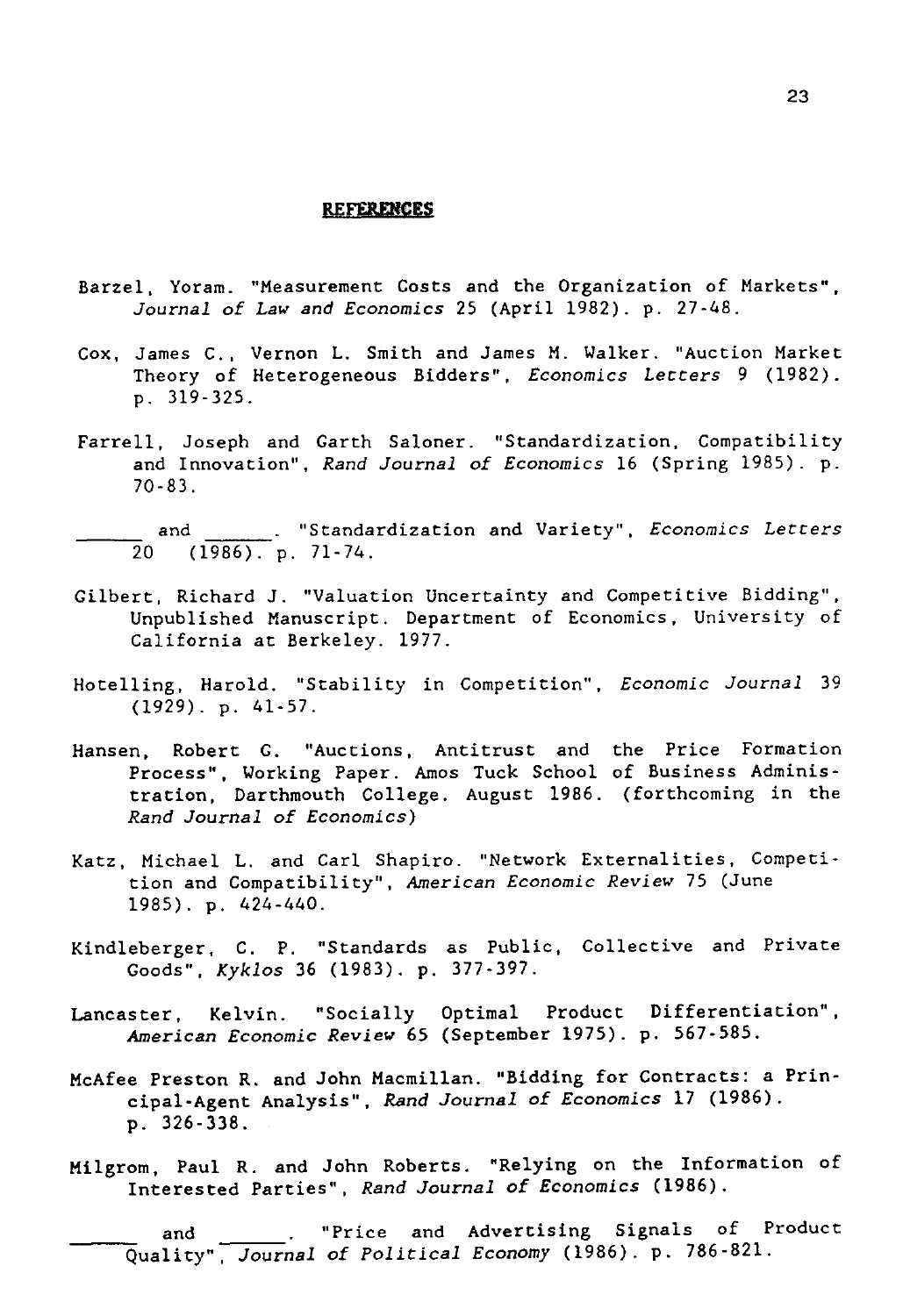- Osborne, Martin J. and Caroline Pitehik. "Equilibrium in Hotelling's Model of Spatial Competition", *Econometrica 55* (July 1987). p. 911-922.
- Rich, Michael and Edmund Dews. *Improving the Military Acquisition Process: Lessons from RAND Research.* Rand Corporation, Santa Monica CA. February 1986. 52 pages
- Samuelson, William F. "Competitive Bidding with Entry Costs", *Economics Letters* 17 (1985). p. 53-57.
- Vickrey, William. "Counterspeculation, Auctions and Competitive Sealed Tenders", *The Journal of Finance* 16 (1961). p. 8-37.
- Walker, Donald A. "Walras's Theories of Tatonnement", *Journal of Political Economy* 95 (1987). p. 758-774.
- Williamson, Oliver. *The Economic Institutions of Capitalism. New* York, Free Press, 1985.
- Wilson, Robert. "Game-Theoretic Analysis of Trading Processes", (paper presented at the World Congress of the Econometric Society, August 1985), in *Advances in Economic Theory 1985* (T. Bewley, Ed.). Cambridge University Press, 1987.
- Wilson, Robert. "Multi-Dimensional Signalling", *Economics Letters* 19 (1985). p. 17-21.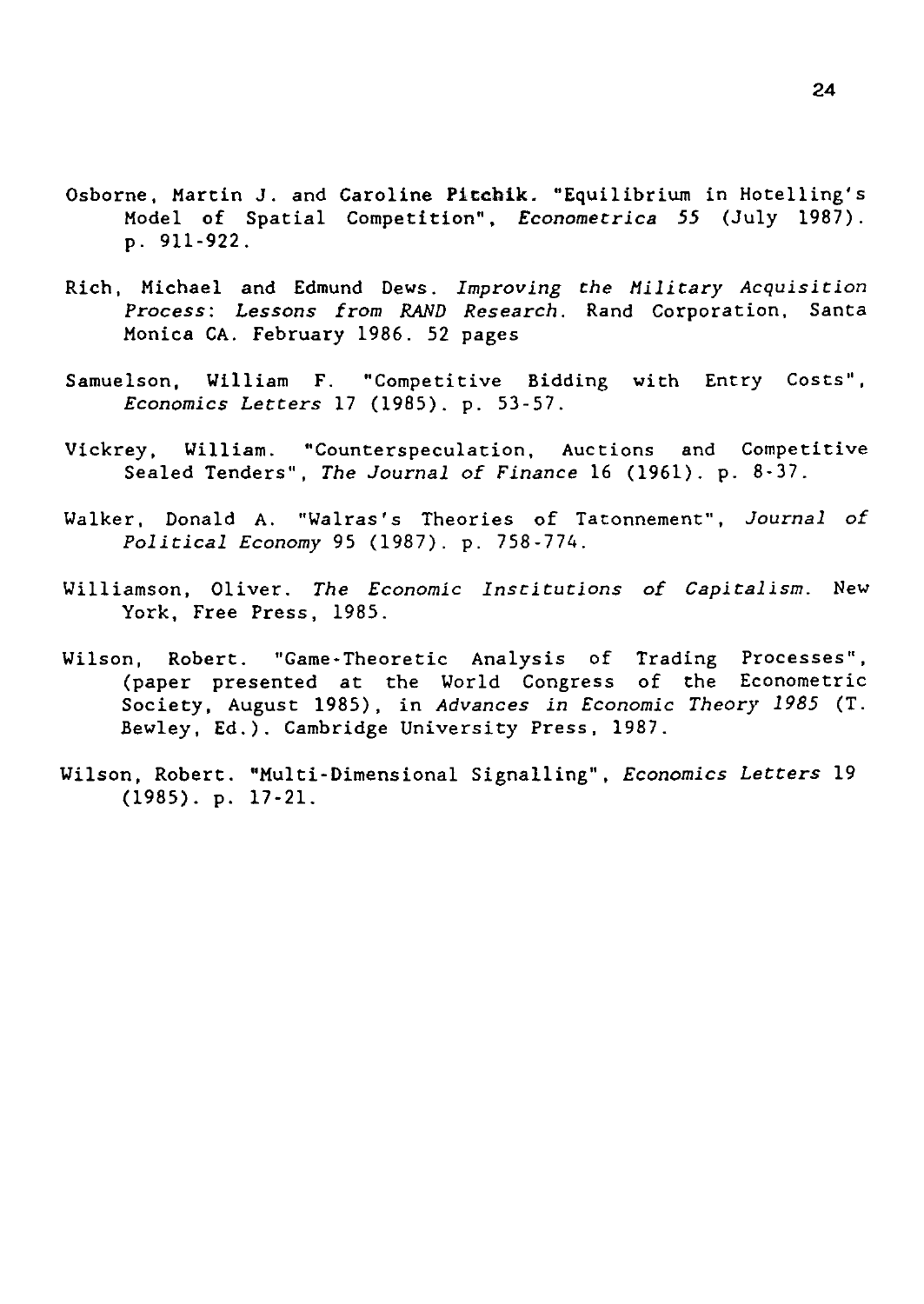| <b>INSEAD VORKING PAPERS SERIES</b> |                                                                                   |                                                                                                                                               |  |  |
|-------------------------------------|-----------------------------------------------------------------------------------|-----------------------------------------------------------------------------------------------------------------------------------------------|--|--|
| 1985                                |                                                                                   |                                                                                                                                               |  |  |
| 85/01                               | Jean DERMINE                                                                      | "The measurement of interest rate risk by<br>financial intermediaries", December 1983,<br>Revised December 1984.                              |  |  |
| 85/02                               | Philippe A. NAERT<br>and Els GIJSBRECHTS                                          | "Diffusion model for new product introduction<br>in existing markets".                                                                        |  |  |
| 85/03                               | Philippe A. NAERT<br>and Els GIJSBRECHTS                                          | "Towards a decision support system for<br>hierarchically allocating marketing resources<br>across and within product groups".                 |  |  |
| 85/04                               | Philippe A. NAERT<br>and Marcel VEVERBERGH                                        | "Market share specification, estimation and<br>validation: towards reconciling seemingly<br>divergent vievs".                                 |  |  |
| 85/05                               | Ahmet AYKAC,<br><b>Marcel CORSTJENS,</b><br>David GAUTSCHI<br>and Ira HOROVITZ    | "Estimation uncertainty and optimal<br>advertising decisions",<br>Second draft, April 1985.                                                   |  |  |
| 85/06                               | Kasra FERDOWS                                                                     | "The shifting paradigms of manufacturing:<br>inventory, quality and now versatility", March<br>1985.                                          |  |  |
| 85/07                               | Kasra FERDOVS,<br>Jeffrey G. MILLER,<br>Jinchiro NAKANE and<br>Thomas E.VOLLMANN. | "Evolving manufacturing strategies in Europe,<br>Japan and North-America"                                                                     |  |  |
| 85/08                               | Spyros MAKRIDAKIS<br>and Robert CARBONE                                           | "Porecasting when pattern changes occur<br>beyond the historical data", April 1985.                                                           |  |  |
| 85/09                               | Spyros MAKRIDAKIS<br>and Robert CARBONE                                           | "Sampling distribution of post-sample<br>forecasting errors", February 1985.                                                                  |  |  |
| 85/10                               | Jean DERMINE                                                                      | "Portfolio optimization by financial<br>intermediaries in an asset pricing model".                                                            |  |  |
| 85/11                               | Antonio M. BORGES and<br>Alfredo M. PEREIRA                                       | "Energy demand in Portuguese manufacturing: a<br>tvo-stage model".                                                                            |  |  |
| 85/12                               | Arnoud DE MEYER                                                                   | "Defining a manufacturing strategy - a survey<br>of European manufacturers".                                                                  |  |  |
| 85/13                               | <b>Arnoud DE MEYER</b>                                                            | "Large European manufacturers and the<br>management of R & D".                                                                                |  |  |
| 85/14                               | Ahmet AYKAC,<br>Marcel CORSTJENS.<br>David GAUTSCHI and<br>Douglas L. MacLACHLAN  | "The advertising-sales relationship in the<br>U.S. cigarette industry: a comparison of<br>correlational and causality testing<br>approaches". |  |  |
| 85/15                               | Arnoud DE MEYER and<br>Roland VAN DIERDONCK                                       | "Organizing a technology jump or overcoming<br>the technological hurdle".                                                                     |  |  |
| 85/16                               | Hervig M. LANGOHR and<br>Antony H. SANTOMERO                                      | "Commercial bank refinancing and economic<br>stability: an analysis of European features".                                                    |  |  |

| 85/17 | Manfred F.R. KETS DE<br>VRIES and Danny MILLER                 | "Personality, culture and organization".                                                                                                                                                                          |
|-------|----------------------------------------------------------------|-------------------------------------------------------------------------------------------------------------------------------------------------------------------------------------------------------------------|
| 85/18 | Manfred F.R. KETS<br>DE VRIES                                  | "The darker side of entrepreneurship".                                                                                                                                                                            |
| 85/19 | Manfred F.R. KETS DE<br>VRIES and Dany MILLER                  | "Narcissism and leadership: an object<br>relations perspective".                                                                                                                                                  |
| 85/20 | Manfred F.R. KETS DE<br>VRIES and Dany MILLER                  | "Interpreting organizational texts".                                                                                                                                                                              |
| 85/21 | Herwig M. LANGOHR<br>and Claude J. VIALLET                     | "Nationalization, compensation and wealth<br>transfers: France 1981-1982" 1, Final version<br>July 1985.                                                                                                          |
| 85/22 | Hervig M. LANGOHR and<br><b>B. Espen ECKBO</b>                 | "Takeover premiums, disclosure regulations,<br>and the market for corporate control. A<br>comparative analysis of public tender offers,<br>controlling-block trades and minority buyout in<br>France", July 1985. |
| 85/23 | Manfred F.R. KETS DE<br>VRIES and Dany MILLER                  | "Barriers to adaptation: personal, cultural<br>and organizational perspectives".                                                                                                                                  |
| 85/24 | Spyros MAKRIDAKIS                                              | "The art and science of forecasting: an<br>assessment and future directions".                                                                                                                                     |
| 85/25 | <b>Gabriel HAWAWINI</b>                                        | "Financial innovation and recent developments<br>in the Prench capital markets", October 1985.                                                                                                                    |
| 85/26 | Karel O. COOL and<br>Dan E. SCHENDEL                           | "Patterns of competition, strategic group<br>formation and the performance case of the US<br>pharmaceutical industry, 1963-1982",<br>October 1985.                                                                |
| 85/27 | Arnoud DE MEYER                                                | "European manufacturing: a comparative study<br>(1985)°.                                                                                                                                                          |
| 1986  |                                                                |                                                                                                                                                                                                                   |
| 86/01 | Arnoud DE MEYER                                                | "The R & D/Production interface".                                                                                                                                                                                 |
| 86/02 | Philippe A. NAERT<br>Marcel VEVERBERGH<br>and Guido VERSWIJVEL | "Subjective estimation in integrating<br>communication budget and allocation<br>decisions: a case study", January 1986.                                                                                           |
| 86/03 | Michael BRIMM                                                  | "Sponsorship and the diffusion of<br>organizational innovation: a preliminary view".                                                                                                                              |
| 86/04 | Spyros MAKRIDAKIS<br>and Michèle HIBON                         | "Confidence intervals: an empirical<br>investigation for the series in the M-<br>Competition".                                                                                                                    |
| 86/05 | Charles A. WYPLOSZ                                             | "A note on the reduction of the workveek",<br><b>July 1985.</b>                                                                                                                                                   |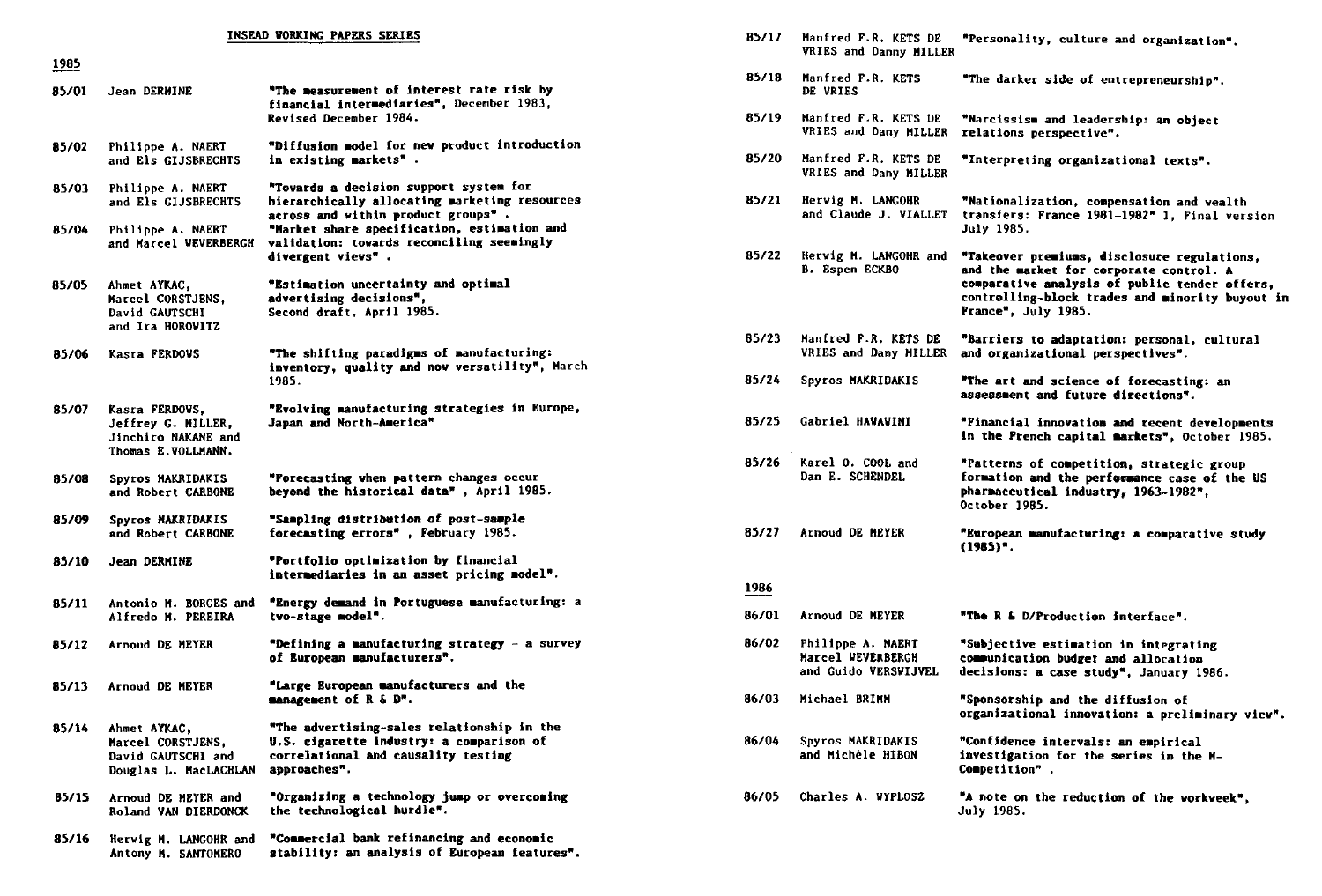| 86/06 | Francesco GIAVAZZI,<br>Jeff R. SHEEN and<br>Charles A. WYPLOSZ         | "The real exchange rate and the fiscal<br>aspects of a natural resource discovery".<br>Revised version: February 1986.                                            |
|-------|------------------------------------------------------------------------|-------------------------------------------------------------------------------------------------------------------------------------------------------------------|
| 86/07 | Douglas L. MacLACHLAN<br>and Spyros MAKRIDAKIS                         | "Judgmental biases in sales forecasting",<br>February 1986.                                                                                                       |
| 86/08 | José de la TORRE and<br>David H. NECKAR                                | "Porecasting political risks for<br>international operations", Second Draft:<br>March 3. 1986.                                                                    |
| 86/09 |                                                                        | Philippe C. HASPESLAGH "Conceptualizing the strategic process in<br>diversified firms: the role and nature of the<br>corporate influence process", February 1986. |
| 86/10 | R. MOENART,<br>Arnoud DE MEYER.<br>J. BARBE and<br>D. DESCHOOLMEESTER. | "Analysing the issues concerning<br>technological de-maturity".                                                                                                   |
| 86/11 | Philippe A. NAERT<br>and Alain BULTEZ                                  | "From "Lydiametry" to "Pinkhamization":<br>misspecifying advertising dynamics rarely<br>affects profitability".                                                   |
| 86/12 | Roger BETANCOURT<br>and David GAUTSCHI                                 | "The economics of retail firms", Revised<br>April 1986.                                                                                                           |
| 86/13 | S.P. ANDERSON<br>and Damien J. NEVEN                                   | "Spatial competition à la Cournot".                                                                                                                               |
| 86/14 | Charles WALDMAN                                                        | "Comparaison internationale des marges brutes<br>du commerce", June 1985.                                                                                         |
| 86/15 | Mihkel TOMBAK and<br>Arnoud DE MEYER                                   | "How the managerial attitudes of firms with<br>PMS differ from other manufacturing firms:<br>survey results", June 1986.                                          |
| 86/16 | B. Espen ECKBO and<br>Herwig M. LANGOHR                                | "Les primes des offres publiques, la note<br>d'information et le marché des transferts de<br>contrôle des sociétés".                                              |
| 86/17 | David B. JEMISON                                                       | "Strategic capability transfer in acquisition<br>integration", May 1986.                                                                                          |
| 86/18 | James TEBOUL<br>and V. MALLERET                                        | "Towards an operational definition of<br>services", 1986.                                                                                                         |
| 86/19 | Rob R. WEITZ                                                           | "Nostradamus: a knowledge-based forecasting<br>advisor".                                                                                                          |
| 86/20 | Albert CORHAY,<br>Gabriel HAWAWINI<br>and Pierre A. MICHEL             | "The pricing of equity on the London stock<br>exchange: seasonality and size premium",<br>June 1986.                                                              |
| 86/21 | Albert CORHAY,<br>Gabriel A. HAVAVINI<br>and Pierre A. MICHEL          | "Risk-premia seasonality in U.S. and European<br>equity markets", February 1986.                                                                                  |

| 86/22 | Albert CORHAY,<br>Gabriel A. HAWAWINI<br>and Pierre A. MICHEL                   | "Seasonality in the risk-return relationships<br>some international evidence", July 1986.                                                           |
|-------|---------------------------------------------------------------------------------|-----------------------------------------------------------------------------------------------------------------------------------------------------|
| 86/23 | Arnoud DE MEYER                                                                 | "An exploratory study on the integration of<br>information systems in manufacturing".<br>July 1986.                                                 |
| 86/24 | David GAUTSCHI<br>and Vithala R. RAO                                            | "A methodology for specification and<br>aggregation in product concept testing",<br>July 1986.                                                      |
| 86/25 | H. Peter GRAY<br>and Ingo WALTER                                                | "Protection", August 1986.                                                                                                                          |
| 86/26 | Barry EICHENGREEN<br>and Charles WYPLOSZ                                        | "The economic consequences of the Franc<br>Poincare", September 1986.                                                                               |
| 86/27 | Karel COOL<br>and Ingemar DIERICKX                                              | "Negative risk-return relationships in<br>business strategy: paradox or truism?".<br>October 1986.                                                  |
| 86/28 | Manfred KETS DE<br>VRIES and Danny MILLER                                       | "Interpreting organizational texts.                                                                                                                 |
| 86/29 | Manfred KETS DE VRIES                                                           | "Why follow the leader?".                                                                                                                           |
| 86/30 | Manfred KETS DE VRIES                                                           | "The succession game: the real story.                                                                                                               |
| 86/31 | Arnoud DE MEYER                                                                 | "Plexibility: the next competitive battle",<br>October 1986.                                                                                        |
| 86/31 | Arnoud DE MEYER,<br>Jinichiro NAKANE,<br>Jeffrey G. MILLER<br>and Kasra FERDOWS | "Flexibility: the next competitive battle",<br>Revised Version: March 1987                                                                          |
| 86/32 | Karel COOL<br>and Dan SCHENDEL                                                  | Performance differences among strategic group<br>members", October 1986.                                                                            |
| 86/33 | Ernst BALTENSPERGER<br>and Jean DERMINE                                         | "The role of public policy in insuring<br>financial stability: a cross-country,<br>comparative perspective", August 1986, Revised<br>November 1986. |
| 86/34 | Philippe HASPESLAGH<br>and David JEMISON                                        | "Acquisitions: myths and reality",<br><b>July 1986.</b>                                                                                             |
| 86/35 | Jean DERMINE                                                                    | "Measuring the market value of a bank, a<br>primer", November 1986.                                                                                 |
| 86/36 | <b>Albert CORHAY and</b><br>Gabriel HAWAWINI                                    | "Seasonality in the risk-return relationship:<br>some international evidence", July 1986.                                                           |
| 86/37 | David GAUTSCHI and<br>Roger BETANCOURT                                          | "The evolution of retailing: a suggested<br>economic interpretation".                                                                               |
| 86/38 | Gabriel HAWAWINI                                                                | "Financial innovation and recent developments<br>in the French capital markets", Updated:<br>September 1986.                                        |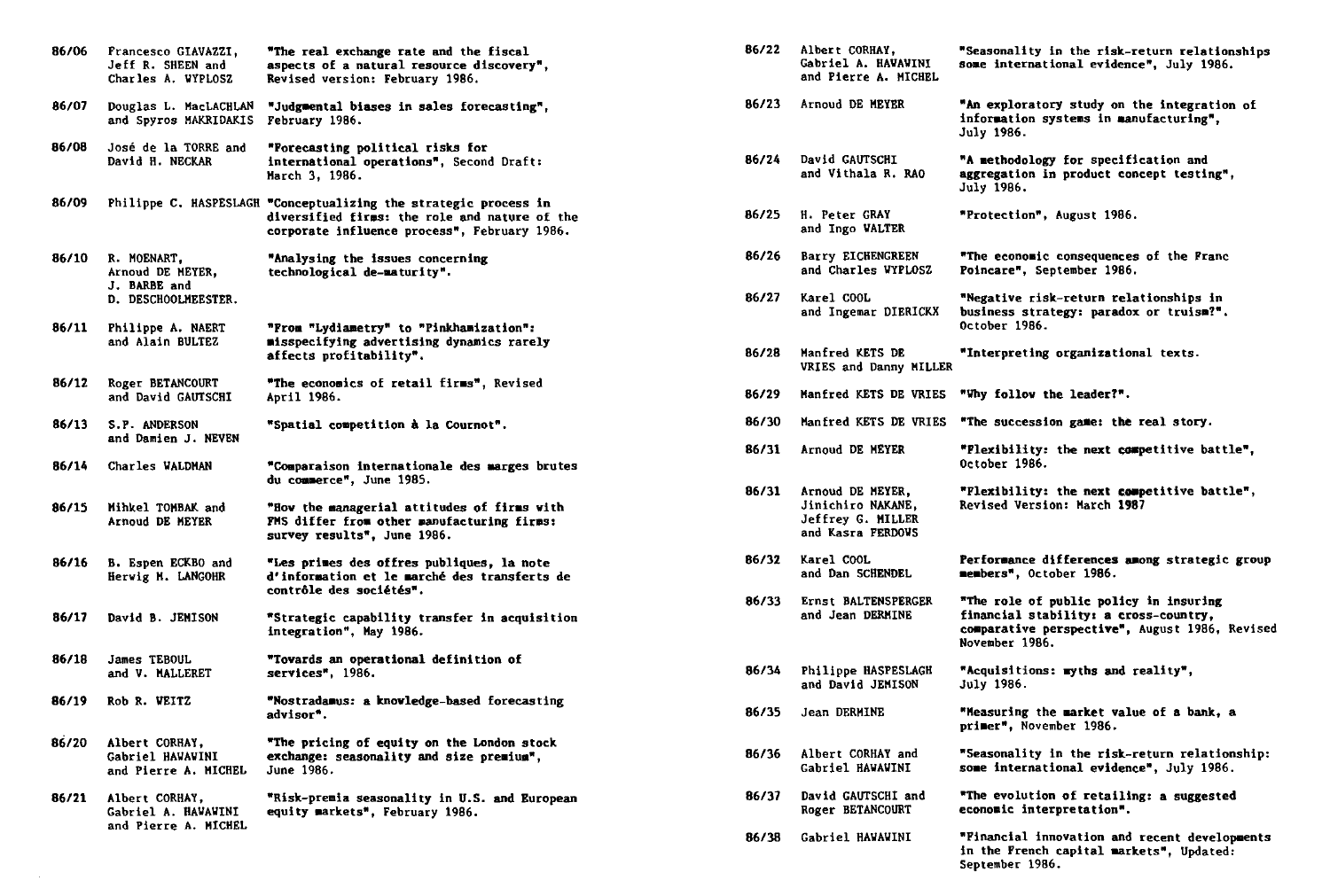| 86/39 | Gabriel HAWAWINT<br>Pierre MICHEL                           | "The pricing of common stocks on the Brussels<br>stock exchange: a re-examination of the                           | 87/13 | Sumantra GHOSHAL<br>and Nitin NOHRIA           |
|-------|-------------------------------------------------------------|--------------------------------------------------------------------------------------------------------------------|-------|------------------------------------------------|
|       | and Albert CORHAY                                           | evidence", November 1986.                                                                                          | 87/14 | Landis GABEL                                   |
| 86/40 | Charles VYPLOSZ                                             | "Capital flows liberalization and the EMS, a<br>French perspective", December 1986.                                | 87/15 | Spyros MAKRIDAKIS                              |
| 86/41 | Kasra FERDOVS<br>and Vickham SKINNER                        | "Manufacturing in a new perspective",<br>July 1986.                                                                |       |                                                |
| 86/42 | Kasra FERDOVS<br>and Per LINDBERG                           | "FMS as indicator of manufacturing strategy",<br>December 1986.                                                    | 87/16 | Susan SCHNEIDER<br>and Roger DUNBAR            |
| 86/43 | Damien NEVEN                                                | "On the existence of equilibrium in hotelling's<br>model", November 1986.                                          | 87/17 | André LAURENT and<br>Fernando BARTOLOME        |
| 86/44 | Ingemar DIERICKX<br>Carmen MATUTES<br>and Damien NEVEN      | "Value added tax and competition",<br>December 1986.                                                               | 87/18 | Reinhard ANGELMAR a<br>Christoph LIEBSCHER     |
| 1987  |                                                             |                                                                                                                    | 87/19 | David BEGG and<br>Charles WYPLOSZ              |
| 87/01 | Manfred KETS DE VRIES                                       | "Prisoners of leadership".                                                                                         | 87/20 | Spyros MAKRIDAKIS                              |
| 87/02 | Claude VIALLET                                              | "An empirical investigation of international<br>asset pricing", November 1986.                                     | 87/21 | Susan SCHNEIDER                                |
| 87/03 | David GAUTSCHI<br>and Vithala RAO                           | "A methodology for specification and<br>aggregation in product concept testing",<br>Revised Version: January 1987. | 87/22 | Susan SCHNEIDER                                |
| 87/04 | Sumantra GHOSHAL and<br>Christopher BARTLETT                | "Organizing for innovations: case of the<br>multinational corporation", February 1987.                             | 87/23 | Roger BETANCOURT<br>David CAUTSCHI             |
| 87/05 | Arnoud DE MEYER<br>and Kasra FERDOVS                        | "Managerial focal points in manufacturing<br>strategy", February 1987.                                             | 87/24 | C.B. DERR and<br>André LAURENT                 |
| 87/06 | Arun K. JAIN,<br>Christian PINSON and<br>Naresh K. MALHOTRA | "Customer loyalty as a construct in the<br>marketing of banking services", July 1986.                              | 87/25 | A. K. JAIN,<br>N. K. MALHOTRA and              |
| 87/07 | Rolf BANZ and<br>Gabriel HAVAVINI                           | "Equity pricing and stock market anomalies",<br>February 1987.                                                     |       | Christian PINSON                               |
| 87/08 |                                                             | Hanfred KETS DE VRIES "Leaders who can't manage", February 1987.                                                   | 87/26 | Roger BETANCOURT<br>and David GAUTSCHI         |
| 87/09 | Lister VICKERY,<br>Mark PILKINGTON<br>and Paul READ         | "Entrepreneurial activities of European MBAs",<br>March 1987.                                                      | 87/27 | Michael BURDA                                  |
| 87/10 | André LAURENT                                               | "A cultural view of organizational change",<br><b>March 1987</b>                                                   | 87/28 | Gabriel HAVAVINI                               |
| 87/11 | Robert FILDES and<br>Spyros MAKRIDAKIS                      | "Porecasting and loss functions", March 1987.                                                                      | 87/29 | Susan SCHNEIDER and<br>Paul SHRIVASTAVA        |
| 87/12 | Fernando BARTOLOME<br>and André LAURENT                     | "The Janus Head: learning from the superior<br>and subordinate faces of the manager's job",<br>April 1987.         | 87/30 | Jonathan HAMILTON<br><b>W. Bentley MACLEOD</b> |

| 87/13 | Sumantra GHOSHAL<br>and Nitin NOHRIA                                         | "Multinational corporations as differentiated<br>networks", April 1987.                                                                |
|-------|------------------------------------------------------------------------------|----------------------------------------------------------------------------------------------------------------------------------------|
| 87/14 | Landis GABEL                                                                 | "Product S andards and Competitive Strategy: An<br>Analysis of the Principles", May 1987.                                              |
| 87/15 | Spyros MAKRIDAKIS                                                            | "METAPORECASTING: Vays of improving<br>Forecasting. Accuracy and Usefulness",<br>May 1987.                                             |
| 87/16 | Susan SCHNEIDER<br>and Roger DUNBAR                                          | "Takeover attempts: what does the language tell<br>us?, June 1987.                                                                     |
| 87/17 | André LAURENT and<br>Fernando BARTOLOME                                      | "Managers' cognitive maps for upward and<br>downward relationships", June 1987.                                                        |
| 87/18 | Reinhard ANGELMAR and<br>Christoph LIEBSCHER                                 | "Patents and the European biotechnology lag: a<br>study of large European pharmaceutical firms",<br>June 1987.                         |
| 87/19 | David BEGG and<br>Charles WYPLOSZ                                            | "Why the EMS? Dynamic games and the equilibrium<br>policy regime, May 1987.                                                            |
| 87/20 | <b>Spyros MAKRIDAKIS</b>                                                     | "A new approach to statistical forecasting",<br>June 1987.                                                                             |
| 87/21 | Susan SCHNEIDER                                                              | "Strategy formulation: the impact of national<br>culture", Revised: July 1987.                                                         |
| 87/22 | Susan SCHNEIDER                                                              | "Conflicting ideologies: structural and<br>motivational consequences", August 1987.                                                    |
| 87/23 | Roger BETANCOURT<br>David GAUTSCHI                                           | "The demand for retail products and the<br>household production model: new views on<br>complementarity and substitutability".          |
| 87/24 | C.B. DERR and<br>André LAURENT                                               | "The internal and external careers: a<br>theoretical and cross-cultural perspective",<br>Spring 1987.                                  |
| 87/25 | A. K. JAIN,<br>N. K. MALHOTRA and<br>Christian PINSON                        | "The robustness of MDS configurations in the<br>face of incomplete data", March 1987, Revised:<br><b>July 1987.</b>                    |
| 87/26 | Roger BETANCOURT<br>and David GAUTSCHI                                       | "Demand complementarities, household production<br>and retail assortments". July 1987. .                                               |
| 87/27 | Michael BURDA                                                                | "Is there a capital shortage in Europe?",<br><b>August 1987.</b>                                                                       |
| 87/28 | Gabriel HAVAVINI                                                             | "Controlling the interest-rate risk of bonds:<br>an introduction to duration analysis and<br>immunization strategies", September 1987. |
| 87/29 | Susan SCHNEIDER and<br><b>Paul SHRIVASTAVA</b>                               | "Interpreting strategic behavior: basic<br>assumptions themes in organizations", September<br>1987                                     |
| 87/30 | Jonathan HAMILTON<br>W. Bentley MACLEOD and 1987.<br>Jacques-François THISSE | "Spatial competition and the Core", August                                                                                             |
|       |                                                                              |                                                                                                                                        |